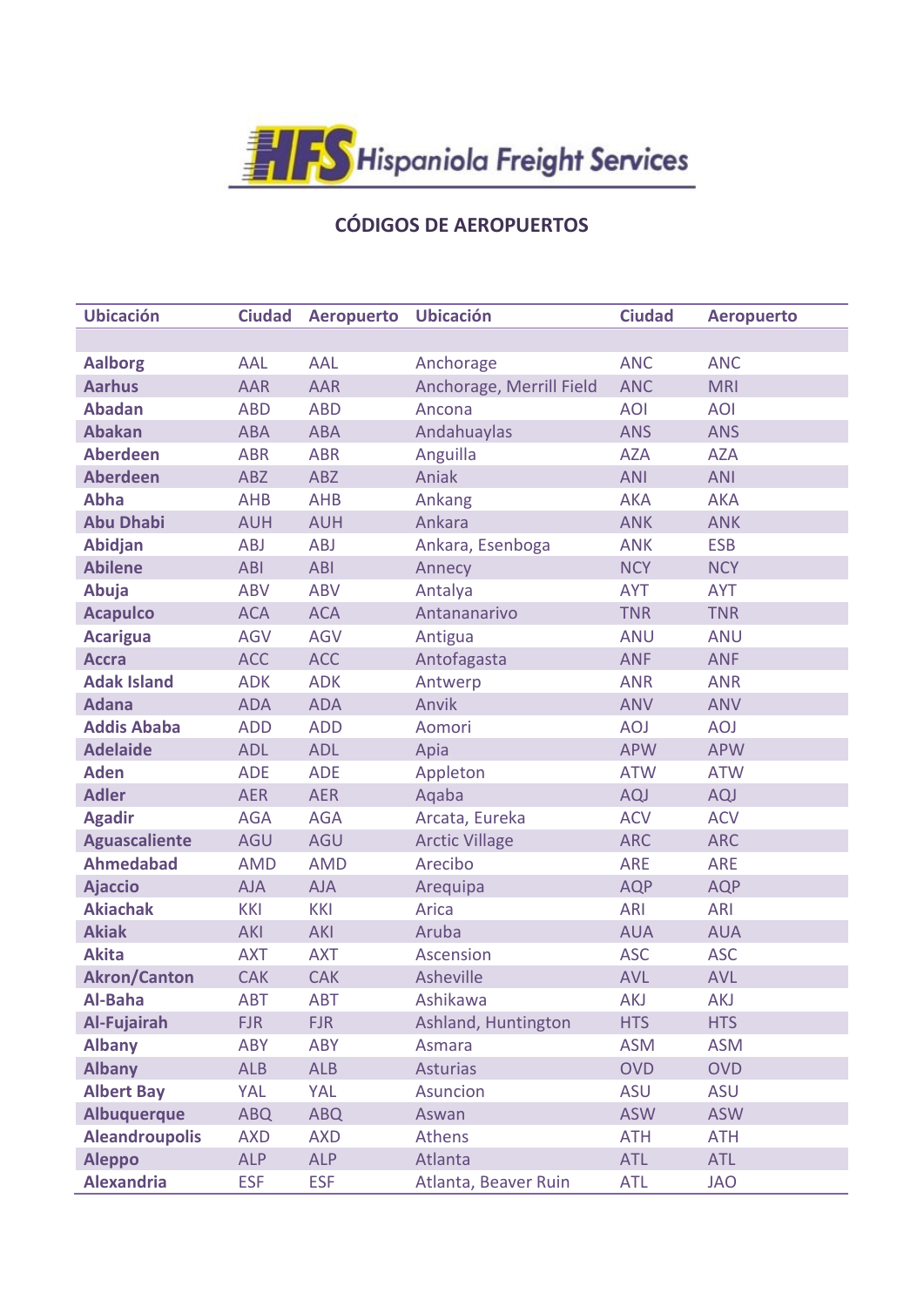| <b>Algiers</b>          | <b>ALG</b>      | <b>ALG</b> | Atlanta, Perimeter                    | <b>ATL</b> | JAJ        |
|-------------------------|-----------------|------------|---------------------------------------|------------|------------|
| <b>Alicante</b>         | <b>ALC</b>      | <b>ALC</b> | <b>Atlantic City</b>                  | <b>AIY</b> | <b>AIY</b> |
| <b>Allakaket</b>        | <b>AET</b>      | <b>AET</b> | Atlantic City, Pomona<br><b>Field</b> | <b>AIY</b> | <b>ACY</b> |
| <b>Allentown</b>        | <b>ABE</b>      | <b>ABE</b> | Atmautluak                            | <b>ATT</b> | <b>ATT</b> |
| <b>Alma Ata</b>         | <b>ALA</b>      | <b>ALA</b> | Auckland                              | <b>AKL</b> | <b>AKL</b> |
| <b>Alor Setar</b>       | <b>AOR</b>      | <b>AOR</b> | Augusta                               | <b>AGS</b> | <b>AGS</b> |
| <b>Altoona</b>          | AO <sub>O</sub> | <b>AOO</b> | Austin                                | <b>AUS</b> | <b>AUS</b> |
| <b>Amarillo</b>         | <b>AMA</b>      | <b>AMA</b> | Ayacucho                              | <b>AYP</b> | <b>AYP</b> |
| <b>Amchitka</b>         | <b>AHT</b>      | <b>AHT</b> |                                       |            |            |
| <b>Amman</b>            | <b>AMM</b>      | <b>AMM</b> |                                       |            |            |
| <b>Amritsar</b>         | <b>ATQ</b>      | <b>ATQ</b> |                                       |            |            |
| <b>Amsterdam</b>        | <b>AMS</b>      | <b>AMS</b> |                                       |            |            |
| Amsterdam,              | <b>AMS</b>      | <b>SPL</b> |                                       |            |            |
| <b>Schiphol Airport</b> |                 |            |                                       |            |            |
|                         |                 |            |                                       |            |            |
| <b>Baghdad, Al</b>      | <b>BGW</b>      | <b>BGW</b> | <b>Biak</b>                           | <b>BIK</b> | <b>BIK</b> |
| <b>Muthana</b>          |                 |            |                                       |            |            |
| Baghdad,                | <b>BGW</b>      | <b>SDA</b> | <b>Biarritz</b>                       | <b>BIQ</b> | <b>BIQ</b> |
| <b>Saddam</b>           |                 |            |                                       |            |            |
| <b>International</b>    |                 |            |                                       |            |            |
| <b>Bahrain</b>          | <b>BAH</b>      | <b>BAH</b> | <b>Bilbao</b>                         | <b>BIO</b> | <b>BIO</b> |
| <b>Bakersfield</b>      | <b>BFL</b>      | <b>BFL</b> | <b>Billings</b>                       | <b>BIL</b> | <b>BIL</b> |
| Bali Island,            | <b>DPS</b>      | <b>DPS</b> | <b>Billund</b>                        | <b>BLL</b> | <b>BLL</b> |
| <b>Denpasar</b>         |                 |            |                                       |            |            |
| <b>Balmaceda</b>        | <b>BBA</b>      | <b>BBA</b> | Binghamton                            | <b>BGM</b> | <b>BGM</b> |
| <b>Baltimore</b>        | <b>BWI</b>      | <b>BWI</b> | <b>Bintulu</b>                        | <b>BTU</b> | <b>BTU</b> |
| <b>Baltimore, Gl.</b>   | <b>BWI</b>      | <b>MTN</b> | Birmingham                            | <b>BHM</b> | <b>BHM</b> |
| <b>Martin</b>           |                 |            |                                       |            |            |
| <b>Bamako</b>           | <b>BKO</b>      | <b>BKO</b> | Birmingham                            | <b>BHX</b> | <b>BHX</b> |
| <b>Bandar Abbas</b>     | <b>BND</b>      | <b>BND</b> | <b>Bissau</b>                         | <b>BXO</b> | <b>BXO</b> |
| <b>Bandar Seri</b>      | <b>BWN</b>      | <b>BWN</b> | <b>Blantyre</b>                       | <b>BLZ</b> | <b>BLZ</b> |
| <b>Bagawan</b>          |                 |            |                                       |            |            |
| <b>Bangalore</b>        | <b>BLR</b>      | <b>BLR</b> | Bloemfontein                          | <b>BFN</b> | <b>BFN</b> |
| <b>Bangkok</b>          | <b>BKK</b>      | <b>BKK</b> | Bloomington                           | <b>BMI</b> | <b>BMI</b> |
| <b>Bangor</b>           | <b>BGR</b>      | <b>BGR</b> | <b>Boa Vista</b>                      | <b>BVB</b> | <b>BVB</b> |
| <b>Bangui</b>           | <b>BGF</b>      | <b>BGF</b> | <b>Bodo</b>                           | <b>BOO</b> | <b>BOO</b> |
| <b>Banjul</b>           | <b>BJL</b>      | <b>BJL</b> | <b>Bogota</b>                         | <b>BOG</b> | <b>BOG</b> |
| <b>Baotou</b>           | <b>BAV</b>      | <b>BAV</b> | <b>Boise</b>                          | <b>BOI</b> | <b>BOI</b> |
| <b>Barbados</b>         | <b>BGI</b>      | <b>BGI</b> | <b>Bologna</b>                        | <b>BLQ</b> | <b>BLQ</b> |
| <b>Barcelona</b>        | <b>BCN</b>      | <b>BCN</b> | <b>Bombay</b>                         | <b>BOM</b> | <b>BOM</b> |
| <b>Barcelona</b>        | <b>BLA</b>      | <b>BLA</b> | <b>Bonaire</b>                        | <b>BON</b> | <b>BON</b> |
| <b>Bardufoss</b>        | <b>BDU</b>      | <b>BDU</b> | <b>Bordeaux</b>                       | <b>BOD</b> | <b>BOD</b> |
| <b>Bari</b>             | <b>BRI</b>      | <b>BRI</b> | <b>Boston</b>                         | <b>BOS</b> | <b>BOS</b> |
| <b>Barinas</b>          | <b>BNS</b>      | <b>BNS</b> | <b>Boulder</b>                        | <b>WBU</b> | <b>WBU</b> |
| <b>Barquisimeto</b>     | <b>BRM</b>      | <b>BRM</b> | Bourlamaq/Val D.or                    | <b>YVO</b> | <b>YVO</b> |
| <b>Barranquilla</b>     | <b>BAQ</b>      | <b>BAQ</b> | Bournemouth                           | <b>BOH</b> | <b>BOH</b> |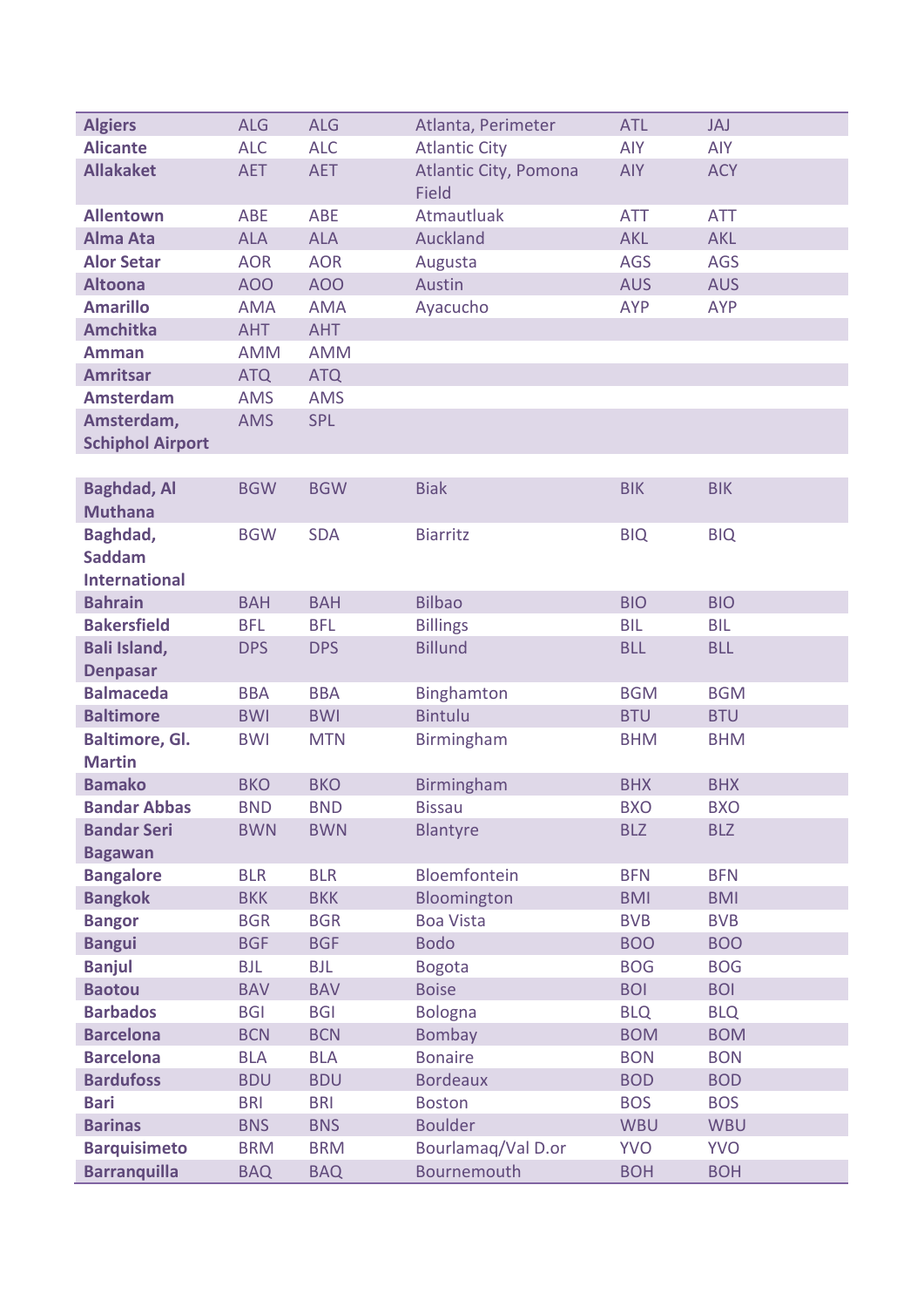| <b>Barrow</b>            | <b>BRW</b> | <b>BRW</b> | <b>Bozeman</b>                             | <b>BZN</b> | <b>BZN</b> |
|--------------------------|------------|------------|--------------------------------------------|------------|------------|
| <b>Basle</b>             | <b>BSL</b> | <b>BSL</b> | <b>Bradley</b>                             | <b>BDL</b> | <b>BDL</b> |
| <b>Basra</b>             | <b>BSR</b> | <b>BSR</b> | <b>Brainerd</b>                            | <b>BRD</b> | <b>BRD</b> |
| <b>Bastia</b>            | <b>BIA</b> | <b>BIA</b> | <b>Brasilia</b>                            | <b>BSB</b> | <b>BSB</b> |
| <b>Bastia, Biak</b>      | <b>BIA</b> | <b>BIK</b> | <b>Bratislava</b>                          | <b>BTS</b> | <b>BTS</b> |
| <b>Baton Rouge</b>       | <b>BTR</b> | <b>BTR</b> | <b>Brazzaville</b>                         | <b>BZV</b> | <b>BZV</b> |
| <b>Battle Creek</b>      | <b>BTL</b> | <b>BTL</b> | <b>Bremen</b>                              | <b>BRE</b> | <b>BRE</b> |
| <b>Bay City/Saginaw</b>  | <b>MBS</b> | <b>MBS</b> | <b>Brest</b>                               | <b>BES</b> | <b>BES</b> |
| <b>Beaumont</b>          | <b>BPT</b> | <b>BPT</b> | <b>Bridgeport</b>                          | <b>BDR</b> | <b>BDR</b> |
| <b>Beaver</b>            | <b>WBQ</b> | <b>WBQ</b> | <b>Brisbane</b>                            | <b>BNE</b> | <b>BNE</b> |
| <b>Beef Island,</b>      | <b>EIS</b> | <b>EIS</b> | <b>Bristol</b>                             | <b>BRS</b> | <b>BRS</b> |
| <b>Tortola</b>           |            |            |                                            |            |            |
| <b>Beijing</b>           | <b>BJS</b> | <b>BJS</b> | <b>Brownsville</b>                         | <b>BRO</b> | <b>BRO</b> |
| <b>Beijing</b>           | <b>BJS</b> | <b>PEK</b> | <b>Brussels</b>                            | <b>BRU</b> | <b>BRU</b> |
| <b>Beijing, Nanyuan</b>  | <b>BJS</b> | <b>NAY</b> | <b>Bucaramanga</b>                         | <b>BGA</b> | <b>BGA</b> |
| <b>Airport</b>           |            |            |                                            |            |            |
| <b>Beira</b>             | <b>BEW</b> | <b>BEW</b> | <b>Bucharest</b>                           | <b>BUH</b> | <b>BUH</b> |
| <b>Beirut</b>            | <b>BEY</b> | <b>BEY</b> | Bucharest, Baneasa                         | <b>BUH</b> | <b>BBU</b> |
| <b>Belem</b>             | <b>BEL</b> | <b>BEL</b> | Bucharest, Otopeni                         | <b>BUH</b> | <b>OTP</b> |
| <b>Belfast</b>           | <b>BFS</b> | <b>BFS</b> | <b>Budapest</b>                            | <b>BUD</b> | <b>BUD</b> |
| <b>Belfast, Belfast</b>  | <b>BFS</b> | <b>BHD</b> | <b>Buenos Aires</b>                        | <b>BUE</b> | <b>BUE</b> |
| <b>City</b>              |            |            |                                            |            |            |
| <b>Belgrade</b>          | <b>BEG</b> | <b>BEG</b> | <b>Buenos Aires, Ministro</b><br>Pistarini | <b>BUE</b> | <b>EZE</b> |
| <b>Belize</b>            | <b>BZE</b> | <b>BZE</b> | <b>Buenos Aires, Jorge</b><br>Newbery      | <b>BUE</b> | <b>AEP</b> |
| <b>Belize, Municipal</b> | <b>BZE</b> | <b>TZA</b> | Bujumbura                                  | <b>BJM</b> | <b>BJM</b> |
| <b>Bellingham</b>        | <b>BLI</b> | <b>BLI</b> | <b>Bulawayo</b>                            | <b>BUQ</b> | <b>BUQ</b> |
| <b>Belo Horizonte</b>    | <b>BHZ</b> | <b>BHZ</b> | Bundaberg, Blanding                        | <b>BDG</b> | <b>BDG</b> |
| <b>Benghazi</b>          | <b>BEN</b> | <b>BEN</b> | <b>Burbank</b>                             | <b>BUR</b> | <b>BUR</b> |
| <b>Bergen</b>            | <b>BGO</b> | <b>BGO</b> | <b>Burlington</b>                          | <b>BTV</b> | <b>BTV</b> |
| <b>Berlin</b>            | <b>BER</b> | <b>BER</b> | <b>Bushehr</b>                             | <b>BUZ</b> | <b>BUZ</b> |
| Berlin,                  | <b>SXF</b> | <b>SXF</b> | <b>Butte</b>                               | <b>BTM</b> | <b>BTM</b> |
| <b>Schonefeld</b>        |            |            |                                            |            |            |
| <b>Berlin, Tegel</b>     | <b>BER</b> | <b>TXL</b> |                                            |            |            |
| Berlin,                  | <b>BER</b> | <b>THF</b> |                                            |            |            |
| <b>Tempelhof</b>         |            |            |                                            |            |            |
| <b>Bermuda</b>           | <b>BDA</b> | <b>BDA</b> |                                            |            |            |
| <b>Bern</b>              | <b>BRN</b> | <b>BRN</b> |                                            |            |            |
| <b>Bethel</b>            | <b>BET</b> | <b>BET</b> |                                            |            |            |
| <b>Bettles</b>           | <b>BTT</b> | <b>BTT</b> |                                            |            |            |
|                          |            |            |                                            |            |            |
| <b>Cairns</b>            | <b>CNS</b> | <b>CNS</b> | Chongqing                                  | <b>CKG</b> | <b>CKG</b> |
| <b>Cairo</b>             | <b>CAI</b> | CAI        | Christchurch                               | <b>CHC</b> | <b>CHC</b> |
| <b>Cajamarca</b>         | <b>CJA</b> | <b>CJA</b> | Chuathbaluk                                | <b>CHU</b> | <b>CHU</b> |
| <b>Calama</b>            | <b>CJC</b> | <b>CJC</b> | Cincinnati                                 | <b>CVG</b> | <b>CVG</b> |
| <b>Calcutta</b>          | <b>CCU</b> | <b>CCU</b> | <b>Ciudad Del Carmen</b>                   | <b>CME</b> | <b>CME</b> |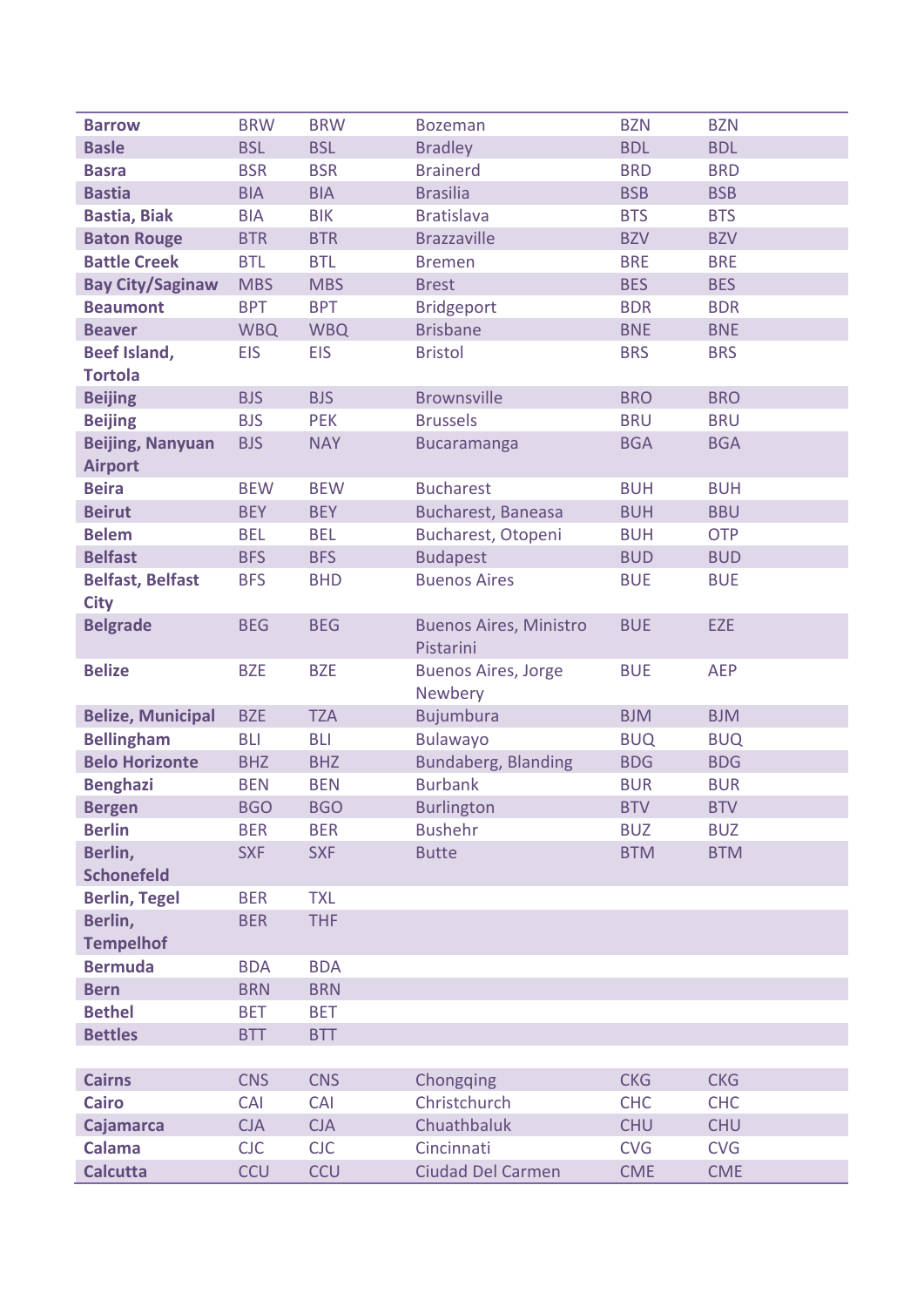| <b>Calgary</b>                | <b>YYC</b>               | <b>YYC</b>               | Cleveland                | <b>CLE</b>               | <b>CLE</b>               |
|-------------------------------|--------------------------|--------------------------|--------------------------|--------------------------|--------------------------|
| Cali                          | <b>CLO</b>               | <b>CLO</b>               | Cleveland, Burke         | <b>CLE</b>               | <b>BKL</b>               |
|                               |                          |                          | Lakefront                |                          |                          |
| <b>Calicut</b>                | <b>CCJ</b>               | <b>CCJ</b>               | Cochabamba               | <b>CBB</b>               | <b>CBB</b>               |
| <b>Calvi</b>                  | <b>CLY</b>               | <b>CLY</b>               | Cochin                   | <b>COK</b>               | <b>COK</b>               |
| <b>Cambridge Bay</b>          | <b>YCB</b>               | <b>YCB</b>               | Coeur D.Alene            | <b>COE</b>               | <b>COE</b>               |
| <b>Campo Grande</b>           | <b>CGR</b>               | <b>CGR</b>               | Cold Bay                 | <b>CDB</b>               | <b>CDB</b>               |
| <b>Canaima</b>                | <b>CAJ</b>               | CAJ                      | Colima                   | <b>CLQ</b>               | <b>CLQ</b>               |
| <b>Cancun</b>                 | <b>CUN</b>               | <b>CUN</b>               | <b>College Station</b>   | <b>CLL</b>               | <b>CLL</b>               |
| <b>Cape Girardeau</b>         | <b>CGI</b>               | <b>CGI</b>               | Cologne                  | <b>CGN</b>               | <b>CGN</b>               |
| <b>Cape Town</b>              | <b>CPT</b>               | <b>CPT</b>               | Colombo                  | <b>CMB</b>               | <b>CMB</b>               |
| <b>Caracas</b>                | <b>CCS</b>               | <b>CCS</b>               | <b>Colorado Springs</b>  | <b>COS</b>               | <b>COS</b>               |
| <b>Cardiff</b>                | <b>CWL</b>               | <b>CWL</b>               | Columbia                 | <b>CAE</b>               | <b>CAE</b>               |
| <b>Carlsbad</b>               | <b>CNM</b>               | <b>CNM</b>               | Columbia                 | COU                      | COU                      |
| Cartagena                     | <b>CTG</b>               | <b>CTG</b>               | Columbus                 | <b>CMH</b>               | <b>CMH</b>               |
| <b>Carupano</b>               | <b>CUP</b>               | <b>CUP</b>               | Columbus                 | <b>CSG</b>               | <b>CSG</b>               |
| <b>Casablanca</b>             | CAS                      | <b>AAA</b>               | Columbus                 | <b>UBS</b>               | <b>UBS</b>               |
| Casablanca,                   | <b>CAS</b>               | <b>CMN</b>               | Conakry                  | <b>CKY</b>               | <b>CKY</b>               |
| <b>Mohamed V</b>              |                          |                          |                          |                          |                          |
| Casablanca, Anfa              | <b>CAS</b>               | <b>CAS</b>               | Concepcion               | <b>CCP</b>               | <b>CCP</b>               |
| <b>Casper</b>                 | <b>CPR</b>               | <b>CPR</b>               | Copenhagen               | <b>CPH</b>               | <b>CPH</b>               |
| <b>Catania</b>                | <b>CTA</b>               | <b>CTA</b>               | Copenhagen, Roskilde     | <b>CPH</b>               | <b>RKE</b>               |
| <b>Cayenne</b>                | <b>CAY</b>               | <b>CAY</b>               | Copiapo                  | <b>CPO</b>               | <b>CPO</b>               |
| <b>Cebu</b>                   | <b>CEB</b>               | <b>CEB</b>               | Cordova                  | <b>CDV</b>               | <b>CDV</b>               |
| <b>Cedar City</b>             | <b>CDC</b>               | <b>CDC</b>               | Cork                     | <b>ORK</b>               | <b>ORK</b>               |
| <b>Cedar Rapids /</b>         | <b>CID</b>               | <b>CID</b>               | Corning, Elmira          | <b>ELM</b>               | <b>ELM</b>               |
| <b>Iowa City</b>              |                          |                          |                          |                          |                          |
| <b>Chachapoyas</b>            | <b>CHH</b>               | <b>CHH</b>               | Coro                     | <b>CZE</b>               | <b>CZE</b>               |
| <b>Chalkyits</b>              | <b>CIK</b>               | <b>CIK</b>               | <b>Corpus Christie</b>   | <b>CRP</b>               | <b>CRP</b>               |
| Champaign                     | <b>CMI</b>               | <b>CMI</b>               | Corpus Christie,         | <b>CRP</b>               | <b>NGW</b>               |
|                               |                          |                          | <b>Cabaniss Field</b>    |                          |                          |
| Changchun                     | <b>CGQ</b>               | <b>CGQ</b>               | Corpus Christie, Cuddihy | <b>CRP</b>               | <b>CUX</b>               |
|                               |                          |                          | <b>Field</b>             |                          |                          |
| Changsha<br><b>Charleston</b> | <b>CSX</b>               | <b>CSX</b><br><b>CHS</b> | Cotonou<br>Coyhaique     | <b>COO</b>               | <b>COO</b>               |
| <b>Charlotte</b>              | <b>CHS</b><br><b>CLT</b> | <b>CLT</b>               | Cozumel                  | <b>GXQ</b><br><b>CZM</b> | <b>GXQ</b><br><b>CZM</b> |
| Chattanooga                   | <b>CHA</b>               | <b>CHA</b>               | <b>Crokked Creek</b>     | <b>CKD</b>               | <b>CKD</b>               |
| <b>Chefornak</b>              | <b>CYF</b>               | <b>CYF</b>               | Cruzeiro Do Sul          | <b>CZS</b>               | <b>CZS</b>               |
| Cheju                         | <b>CJU</b>               | <b>CJU</b>               | Cuenca                   | <b>CUE</b>               | <b>CUE</b>               |
| Chengdu                       | <b>CTU</b>               | <b>CTU</b>               | Cuiaba                   | <b>CGB</b>               | <b>CGB</b>               |
| <b>Chetumal</b>               | <b>CTM</b>               | <b>CTM</b>               | Culebra                  | <b>CPX</b>               | <b>CPX</b>               |
| <b>Chevak</b>                 | <b>VAK</b>               | <b>VAK</b>               | Culiacan                 | <b>CUL</b>               | <b>CUL</b>               |
| <b>Chiang Mai</b>             | <b>CNX</b>               | <b>CNX</b>               | Cumana                   | <b>CUM</b>               | <b>CUM</b>               |
| <b>Chicago</b>                | <b>CHI</b>               | <b>CHI</b>               | Curacao                  | <b>CUR</b>               | <b>CUR</b>               |
| Chicago, Merill C.            | <b>CHI</b>               | <b>CGX</b>               | Curitiba                 | <b>CWB</b>               | <b>CWB</b>               |
| <b>Meigs</b>                  |                          |                          |                          |                          |                          |
| <b>Chicago, Midway</b>        | <b>CHI</b>               | <b>MDW</b>               | Cusco                    | <b>CUZ</b>               | <b>CUZ</b>               |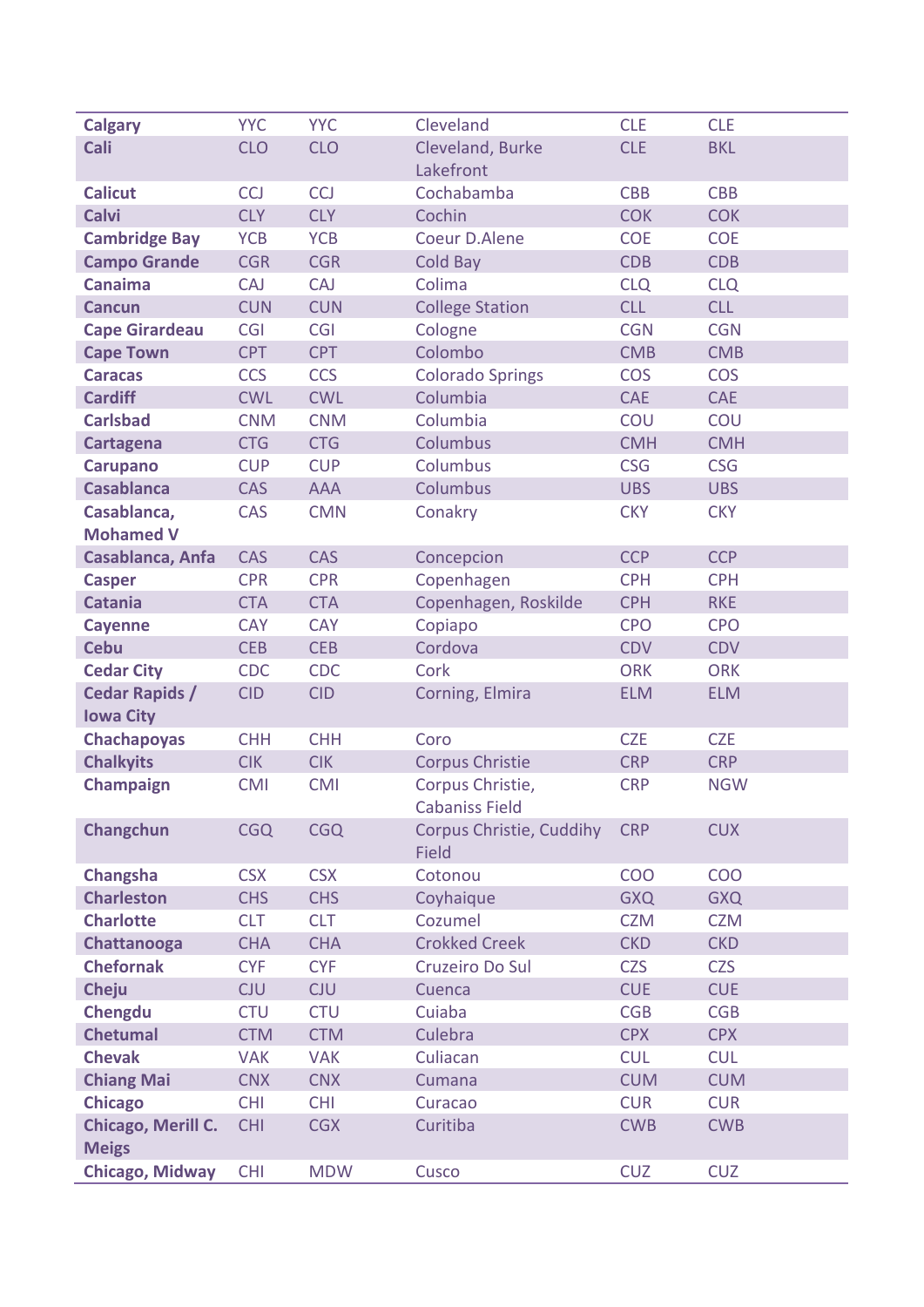| <b>Chichenitza</b><br><b>CZA</b><br><b>CZA</b><br><b>Chiclayo</b><br><b>CIX</b><br><b>CIX</b><br><b>Chico</b><br><b>CIC</b><br><b>CIC</b><br><b>Chignik</b><br><b>KCL</b><br><b>KCL</b><br><b>CUU</b><br><b>Chihuahua</b><br><b>CUU</b><br><b>Chisholm</b><br><b>HIB</b><br><b>HIB</b><br><b>CGP</b><br><b>CGP</b><br><b>Chittagong</b><br><b>DKR</b><br><b>Dakar</b><br><b>DKR</b><br>Detroit<br><b>DTT</b><br><b>DTW</b><br><b>Dalaman</b><br><b>DLM</b><br><b>DLM</b><br><b>Detroit City</b><br><b>DET</b><br><b>DTT</b><br><b>Dalian</b><br><b>DLC</b><br><b>DLC</b><br><b>YIP</b><br>Detroit, Willow Run<br><b>DTT</b><br>Dallas/Ft. Worth<br><b>Dhahran</b><br><b>DFW</b><br><b>DFW</b><br><b>DHA</b><br><b>DHA</b><br><b>Dhaka</b><br><b>Dallas, Love Field</b><br><b>DAL</b><br><b>DAL</b><br><b>DAC</b><br><b>DAC</b><br>Dillingham<br><b>DLG</b><br><b>DLG</b><br><b>DAM</b><br><b>DAM</b><br><b>Damascus</b><br><b>Danville</b><br><b>DNV</b><br><b>DNV</b><br>Djerba<br><b>DJE</b><br><b>DJE</b><br><b>Dar Es Salaam</b><br>Djibouti<br><b>DAR</b><br><b>JIB</b><br>JIB<br><b>DAR</b><br>Doha<br><b>Darwin</b><br><b>DRW</b><br><b>DRW</b><br><b>DOH</b><br><b>DOH</b><br>Dominica, Cane Field<br><b>DCF</b><br><b>DVO</b><br><b>DVO</b><br><b>DOM</b><br><b>Davao</b><br><b>DAY</b><br><b>DAY</b><br>Dominica, Melville Hall<br><b>DOM</b><br><b>DOM</b><br><b>Dayton</b><br>Dothan<br><b>DAB</b><br><b>DAB</b><br><b>DHN</b><br><b>DHN</b><br><b>Daytona Beach</b><br><b>DEC</b><br><b>DEC</b><br>Douala<br><b>DLA</b><br><b>DLA</b><br><b>Decatur</b><br><b>Dresden</b><br><b>DRS</b><br><b>Deer Lake</b><br><b>YDF</b><br><b>YDF</b><br><b>DRS</b><br><b>Delhi</b><br><b>Dubai</b><br><b>DEL</b><br><b>DEL</b><br><b>DXB</b><br><b>DXB</b><br><b>Delta</b><br><b>Dublin</b><br><b>DTA</b><br><b>DTA</b><br><b>DUB</b><br><b>DUB</b><br><b>DLH</b><br><b>DEN</b><br><b>DEN</b><br><b>Duluth</b><br><b>DLH</b><br><b>Denver</b><br><b>Des Moines</b><br><b>DSM</b><br><b>DSM</b><br><b>DGO</b><br><b>DGO</b><br>Durango<br><b>Detroit</b><br><b>DTT</b><br><b>DTT</b><br><b>DRO</b><br><b>DRO</b><br><b>Durango</b><br>Durban<br><b>Detroit</b><br><b>DUR</b><br><b>DTT</b><br><b>DTW</b><br><b>DUR</b><br><b>Dusseldorf</b><br><b>Detroit City</b><br><b>DTT</b><br><b>DET</b><br><b>DUS</b><br><b>DUS</b><br><b>Detroit, Willow</b><br><b>YIP</b><br><b>Dutch Harbor</b><br><b>DUT</b><br><b>DUT</b><br><b>DTT</b><br><b>Run</b><br><b>Dhahran</b><br><b>DHA</b><br><b>DHA</b><br><b>East London</b><br><b>ELS</b><br>Enschede<br><b>ELS</b><br><b>ENS</b><br><b>ENS</b><br>Entebbe<br><b>East Midlands</b><br><b>EMA</b><br><b>EBB</b><br><b>EMA</b><br><b>EBB</b><br><b>Easter Island</b><br><b>IPC</b><br><b>IPC</b><br>Ercan<br><b>ECN</b><br><b>ECN</b><br><b>Edinburgh</b><br><b>EDI</b><br><b>EDI</b><br>Erevan<br><b>EVN</b><br><b>EVN</b><br><b>Edmonton</b><br>Erfurt<br><b>ERF</b><br><b>YEA</b><br><b>YEA</b><br><b>ERF</b><br>Edmonton,<br>Erie<br><b>YEA</b><br><b>YEG</b><br><b>ERI</b><br><b>ERI</b><br><b>Albert Int.I</b><br>Edmonton,<br><b>YEA</b><br><b>YXD</b><br><b>EUG</b><br><b>EUG</b><br>Eugene<br><b>Municipal</b><br>Edmonton,<br>Evansville<br><b>YEA</b><br><b>YED</b><br><b>EVV</b><br><b>EVV</b><br><b>Namao Field</b><br><b>Eek</b><br><b>EVE</b><br><b>EEK</b><br><b>EEK</b><br><b>EVE</b><br><b>Evenes</b><br><b>Eglin</b><br><b>VPS</b><br><b>VPS</b><br>Exeter<br><b>EXT</b><br><b>EXT</b> |                 |            |            |  |  |
|--------------------------------------------------------------------------------------------------------------------------------------------------------------------------------------------------------------------------------------------------------------------------------------------------------------------------------------------------------------------------------------------------------------------------------------------------------------------------------------------------------------------------------------------------------------------------------------------------------------------------------------------------------------------------------------------------------------------------------------------------------------------------------------------------------------------------------------------------------------------------------------------------------------------------------------------------------------------------------------------------------------------------------------------------------------------------------------------------------------------------------------------------------------------------------------------------------------------------------------------------------------------------------------------------------------------------------------------------------------------------------------------------------------------------------------------------------------------------------------------------------------------------------------------------------------------------------------------------------------------------------------------------------------------------------------------------------------------------------------------------------------------------------------------------------------------------------------------------------------------------------------------------------------------------------------------------------------------------------------------------------------------------------------------------------------------------------------------------------------------------------------------------------------------------------------------------------------------------------------------------------------------------------------------------------------------------------------------------------------------------------------------------------------------------------------------------------------------------------------------------------------------------------------------------------------------------------------------------------------------------------------------------------------------------------------------------------------------------------------------------------------------------------------------------------------------------------------------------------------------------------------------------------------------------------------------------------------------------------------------------------------------------------------------------------------------------------------------------------------------------------------------------------------------------------------------------------------------------------------------------------------------------------------------------------------------------------------------------------------------------------------------------------------------------------------------------|-----------------|------------|------------|--|--|
|                                                                                                                                                                                                                                                                                                                                                                                                                                                                                                                                                                                                                                                                                                                                                                                                                                                                                                                                                                                                                                                                                                                                                                                                                                                                                                                                                                                                                                                                                                                                                                                                                                                                                                                                                                                                                                                                                                                                                                                                                                                                                                                                                                                                                                                                                                                                                                                                                                                                                                                                                                                                                                                                                                                                                                                                                                                                                                                                                                                                                                                                                                                                                                                                                                                                                                                                                                                                                                                  | Chicago, O.Hare | <b>CHI</b> | <b>ORD</b> |  |  |
|                                                                                                                                                                                                                                                                                                                                                                                                                                                                                                                                                                                                                                                                                                                                                                                                                                                                                                                                                                                                                                                                                                                                                                                                                                                                                                                                                                                                                                                                                                                                                                                                                                                                                                                                                                                                                                                                                                                                                                                                                                                                                                                                                                                                                                                                                                                                                                                                                                                                                                                                                                                                                                                                                                                                                                                                                                                                                                                                                                                                                                                                                                                                                                                                                                                                                                                                                                                                                                                  |                 |            |            |  |  |
|                                                                                                                                                                                                                                                                                                                                                                                                                                                                                                                                                                                                                                                                                                                                                                                                                                                                                                                                                                                                                                                                                                                                                                                                                                                                                                                                                                                                                                                                                                                                                                                                                                                                                                                                                                                                                                                                                                                                                                                                                                                                                                                                                                                                                                                                                                                                                                                                                                                                                                                                                                                                                                                                                                                                                                                                                                                                                                                                                                                                                                                                                                                                                                                                                                                                                                                                                                                                                                                  |                 |            |            |  |  |
|                                                                                                                                                                                                                                                                                                                                                                                                                                                                                                                                                                                                                                                                                                                                                                                                                                                                                                                                                                                                                                                                                                                                                                                                                                                                                                                                                                                                                                                                                                                                                                                                                                                                                                                                                                                                                                                                                                                                                                                                                                                                                                                                                                                                                                                                                                                                                                                                                                                                                                                                                                                                                                                                                                                                                                                                                                                                                                                                                                                                                                                                                                                                                                                                                                                                                                                                                                                                                                                  |                 |            |            |  |  |
|                                                                                                                                                                                                                                                                                                                                                                                                                                                                                                                                                                                                                                                                                                                                                                                                                                                                                                                                                                                                                                                                                                                                                                                                                                                                                                                                                                                                                                                                                                                                                                                                                                                                                                                                                                                                                                                                                                                                                                                                                                                                                                                                                                                                                                                                                                                                                                                                                                                                                                                                                                                                                                                                                                                                                                                                                                                                                                                                                                                                                                                                                                                                                                                                                                                                                                                                                                                                                                                  |                 |            |            |  |  |
|                                                                                                                                                                                                                                                                                                                                                                                                                                                                                                                                                                                                                                                                                                                                                                                                                                                                                                                                                                                                                                                                                                                                                                                                                                                                                                                                                                                                                                                                                                                                                                                                                                                                                                                                                                                                                                                                                                                                                                                                                                                                                                                                                                                                                                                                                                                                                                                                                                                                                                                                                                                                                                                                                                                                                                                                                                                                                                                                                                                                                                                                                                                                                                                                                                                                                                                                                                                                                                                  |                 |            |            |  |  |
|                                                                                                                                                                                                                                                                                                                                                                                                                                                                                                                                                                                                                                                                                                                                                                                                                                                                                                                                                                                                                                                                                                                                                                                                                                                                                                                                                                                                                                                                                                                                                                                                                                                                                                                                                                                                                                                                                                                                                                                                                                                                                                                                                                                                                                                                                                                                                                                                                                                                                                                                                                                                                                                                                                                                                                                                                                                                                                                                                                                                                                                                                                                                                                                                                                                                                                                                                                                                                                                  |                 |            |            |  |  |
|                                                                                                                                                                                                                                                                                                                                                                                                                                                                                                                                                                                                                                                                                                                                                                                                                                                                                                                                                                                                                                                                                                                                                                                                                                                                                                                                                                                                                                                                                                                                                                                                                                                                                                                                                                                                                                                                                                                                                                                                                                                                                                                                                                                                                                                                                                                                                                                                                                                                                                                                                                                                                                                                                                                                                                                                                                                                                                                                                                                                                                                                                                                                                                                                                                                                                                                                                                                                                                                  |                 |            |            |  |  |
|                                                                                                                                                                                                                                                                                                                                                                                                                                                                                                                                                                                                                                                                                                                                                                                                                                                                                                                                                                                                                                                                                                                                                                                                                                                                                                                                                                                                                                                                                                                                                                                                                                                                                                                                                                                                                                                                                                                                                                                                                                                                                                                                                                                                                                                                                                                                                                                                                                                                                                                                                                                                                                                                                                                                                                                                                                                                                                                                                                                                                                                                                                                                                                                                                                                                                                                                                                                                                                                  |                 |            |            |  |  |
|                                                                                                                                                                                                                                                                                                                                                                                                                                                                                                                                                                                                                                                                                                                                                                                                                                                                                                                                                                                                                                                                                                                                                                                                                                                                                                                                                                                                                                                                                                                                                                                                                                                                                                                                                                                                                                                                                                                                                                                                                                                                                                                                                                                                                                                                                                                                                                                                                                                                                                                                                                                                                                                                                                                                                                                                                                                                                                                                                                                                                                                                                                                                                                                                                                                                                                                                                                                                                                                  |                 |            |            |  |  |
|                                                                                                                                                                                                                                                                                                                                                                                                                                                                                                                                                                                                                                                                                                                                                                                                                                                                                                                                                                                                                                                                                                                                                                                                                                                                                                                                                                                                                                                                                                                                                                                                                                                                                                                                                                                                                                                                                                                                                                                                                                                                                                                                                                                                                                                                                                                                                                                                                                                                                                                                                                                                                                                                                                                                                                                                                                                                                                                                                                                                                                                                                                                                                                                                                                                                                                                                                                                                                                                  |                 |            |            |  |  |
|                                                                                                                                                                                                                                                                                                                                                                                                                                                                                                                                                                                                                                                                                                                                                                                                                                                                                                                                                                                                                                                                                                                                                                                                                                                                                                                                                                                                                                                                                                                                                                                                                                                                                                                                                                                                                                                                                                                                                                                                                                                                                                                                                                                                                                                                                                                                                                                                                                                                                                                                                                                                                                                                                                                                                                                                                                                                                                                                                                                                                                                                                                                                                                                                                                                                                                                                                                                                                                                  |                 |            |            |  |  |
|                                                                                                                                                                                                                                                                                                                                                                                                                                                                                                                                                                                                                                                                                                                                                                                                                                                                                                                                                                                                                                                                                                                                                                                                                                                                                                                                                                                                                                                                                                                                                                                                                                                                                                                                                                                                                                                                                                                                                                                                                                                                                                                                                                                                                                                                                                                                                                                                                                                                                                                                                                                                                                                                                                                                                                                                                                                                                                                                                                                                                                                                                                                                                                                                                                                                                                                                                                                                                                                  |                 |            |            |  |  |
|                                                                                                                                                                                                                                                                                                                                                                                                                                                                                                                                                                                                                                                                                                                                                                                                                                                                                                                                                                                                                                                                                                                                                                                                                                                                                                                                                                                                                                                                                                                                                                                                                                                                                                                                                                                                                                                                                                                                                                                                                                                                                                                                                                                                                                                                                                                                                                                                                                                                                                                                                                                                                                                                                                                                                                                                                                                                                                                                                                                                                                                                                                                                                                                                                                                                                                                                                                                                                                                  |                 |            |            |  |  |
|                                                                                                                                                                                                                                                                                                                                                                                                                                                                                                                                                                                                                                                                                                                                                                                                                                                                                                                                                                                                                                                                                                                                                                                                                                                                                                                                                                                                                                                                                                                                                                                                                                                                                                                                                                                                                                                                                                                                                                                                                                                                                                                                                                                                                                                                                                                                                                                                                                                                                                                                                                                                                                                                                                                                                                                                                                                                                                                                                                                                                                                                                                                                                                                                                                                                                                                                                                                                                                                  |                 |            |            |  |  |
|                                                                                                                                                                                                                                                                                                                                                                                                                                                                                                                                                                                                                                                                                                                                                                                                                                                                                                                                                                                                                                                                                                                                                                                                                                                                                                                                                                                                                                                                                                                                                                                                                                                                                                                                                                                                                                                                                                                                                                                                                                                                                                                                                                                                                                                                                                                                                                                                                                                                                                                                                                                                                                                                                                                                                                                                                                                                                                                                                                                                                                                                                                                                                                                                                                                                                                                                                                                                                                                  |                 |            |            |  |  |
|                                                                                                                                                                                                                                                                                                                                                                                                                                                                                                                                                                                                                                                                                                                                                                                                                                                                                                                                                                                                                                                                                                                                                                                                                                                                                                                                                                                                                                                                                                                                                                                                                                                                                                                                                                                                                                                                                                                                                                                                                                                                                                                                                                                                                                                                                                                                                                                                                                                                                                                                                                                                                                                                                                                                                                                                                                                                                                                                                                                                                                                                                                                                                                                                                                                                                                                                                                                                                                                  |                 |            |            |  |  |
|                                                                                                                                                                                                                                                                                                                                                                                                                                                                                                                                                                                                                                                                                                                                                                                                                                                                                                                                                                                                                                                                                                                                                                                                                                                                                                                                                                                                                                                                                                                                                                                                                                                                                                                                                                                                                                                                                                                                                                                                                                                                                                                                                                                                                                                                                                                                                                                                                                                                                                                                                                                                                                                                                                                                                                                                                                                                                                                                                                                                                                                                                                                                                                                                                                                                                                                                                                                                                                                  |                 |            |            |  |  |
|                                                                                                                                                                                                                                                                                                                                                                                                                                                                                                                                                                                                                                                                                                                                                                                                                                                                                                                                                                                                                                                                                                                                                                                                                                                                                                                                                                                                                                                                                                                                                                                                                                                                                                                                                                                                                                                                                                                                                                                                                                                                                                                                                                                                                                                                                                                                                                                                                                                                                                                                                                                                                                                                                                                                                                                                                                                                                                                                                                                                                                                                                                                                                                                                                                                                                                                                                                                                                                                  |                 |            |            |  |  |
|                                                                                                                                                                                                                                                                                                                                                                                                                                                                                                                                                                                                                                                                                                                                                                                                                                                                                                                                                                                                                                                                                                                                                                                                                                                                                                                                                                                                                                                                                                                                                                                                                                                                                                                                                                                                                                                                                                                                                                                                                                                                                                                                                                                                                                                                                                                                                                                                                                                                                                                                                                                                                                                                                                                                                                                                                                                                                                                                                                                                                                                                                                                                                                                                                                                                                                                                                                                                                                                  |                 |            |            |  |  |
|                                                                                                                                                                                                                                                                                                                                                                                                                                                                                                                                                                                                                                                                                                                                                                                                                                                                                                                                                                                                                                                                                                                                                                                                                                                                                                                                                                                                                                                                                                                                                                                                                                                                                                                                                                                                                                                                                                                                                                                                                                                                                                                                                                                                                                                                                                                                                                                                                                                                                                                                                                                                                                                                                                                                                                                                                                                                                                                                                                                                                                                                                                                                                                                                                                                                                                                                                                                                                                                  |                 |            |            |  |  |
|                                                                                                                                                                                                                                                                                                                                                                                                                                                                                                                                                                                                                                                                                                                                                                                                                                                                                                                                                                                                                                                                                                                                                                                                                                                                                                                                                                                                                                                                                                                                                                                                                                                                                                                                                                                                                                                                                                                                                                                                                                                                                                                                                                                                                                                                                                                                                                                                                                                                                                                                                                                                                                                                                                                                                                                                                                                                                                                                                                                                                                                                                                                                                                                                                                                                                                                                                                                                                                                  |                 |            |            |  |  |
|                                                                                                                                                                                                                                                                                                                                                                                                                                                                                                                                                                                                                                                                                                                                                                                                                                                                                                                                                                                                                                                                                                                                                                                                                                                                                                                                                                                                                                                                                                                                                                                                                                                                                                                                                                                                                                                                                                                                                                                                                                                                                                                                                                                                                                                                                                                                                                                                                                                                                                                                                                                                                                                                                                                                                                                                                                                                                                                                                                                                                                                                                                                                                                                                                                                                                                                                                                                                                                                  |                 |            |            |  |  |
|                                                                                                                                                                                                                                                                                                                                                                                                                                                                                                                                                                                                                                                                                                                                                                                                                                                                                                                                                                                                                                                                                                                                                                                                                                                                                                                                                                                                                                                                                                                                                                                                                                                                                                                                                                                                                                                                                                                                                                                                                                                                                                                                                                                                                                                                                                                                                                                                                                                                                                                                                                                                                                                                                                                                                                                                                                                                                                                                                                                                                                                                                                                                                                                                                                                                                                                                                                                                                                                  |                 |            |            |  |  |
|                                                                                                                                                                                                                                                                                                                                                                                                                                                                                                                                                                                                                                                                                                                                                                                                                                                                                                                                                                                                                                                                                                                                                                                                                                                                                                                                                                                                                                                                                                                                                                                                                                                                                                                                                                                                                                                                                                                                                                                                                                                                                                                                                                                                                                                                                                                                                                                                                                                                                                                                                                                                                                                                                                                                                                                                                                                                                                                                                                                                                                                                                                                                                                                                                                                                                                                                                                                                                                                  |                 |            |            |  |  |
|                                                                                                                                                                                                                                                                                                                                                                                                                                                                                                                                                                                                                                                                                                                                                                                                                                                                                                                                                                                                                                                                                                                                                                                                                                                                                                                                                                                                                                                                                                                                                                                                                                                                                                                                                                                                                                                                                                                                                                                                                                                                                                                                                                                                                                                                                                                                                                                                                                                                                                                                                                                                                                                                                                                                                                                                                                                                                                                                                                                                                                                                                                                                                                                                                                                                                                                                                                                                                                                  |                 |            |            |  |  |
|                                                                                                                                                                                                                                                                                                                                                                                                                                                                                                                                                                                                                                                                                                                                                                                                                                                                                                                                                                                                                                                                                                                                                                                                                                                                                                                                                                                                                                                                                                                                                                                                                                                                                                                                                                                                                                                                                                                                                                                                                                                                                                                                                                                                                                                                                                                                                                                                                                                                                                                                                                                                                                                                                                                                                                                                                                                                                                                                                                                                                                                                                                                                                                                                                                                                                                                                                                                                                                                  |                 |            |            |  |  |
|                                                                                                                                                                                                                                                                                                                                                                                                                                                                                                                                                                                                                                                                                                                                                                                                                                                                                                                                                                                                                                                                                                                                                                                                                                                                                                                                                                                                                                                                                                                                                                                                                                                                                                                                                                                                                                                                                                                                                                                                                                                                                                                                                                                                                                                                                                                                                                                                                                                                                                                                                                                                                                                                                                                                                                                                                                                                                                                                                                                                                                                                                                                                                                                                                                                                                                                                                                                                                                                  |                 |            |            |  |  |
|                                                                                                                                                                                                                                                                                                                                                                                                                                                                                                                                                                                                                                                                                                                                                                                                                                                                                                                                                                                                                                                                                                                                                                                                                                                                                                                                                                                                                                                                                                                                                                                                                                                                                                                                                                                                                                                                                                                                                                                                                                                                                                                                                                                                                                                                                                                                                                                                                                                                                                                                                                                                                                                                                                                                                                                                                                                                                                                                                                                                                                                                                                                                                                                                                                                                                                                                                                                                                                                  |                 |            |            |  |  |
|                                                                                                                                                                                                                                                                                                                                                                                                                                                                                                                                                                                                                                                                                                                                                                                                                                                                                                                                                                                                                                                                                                                                                                                                                                                                                                                                                                                                                                                                                                                                                                                                                                                                                                                                                                                                                                                                                                                                                                                                                                                                                                                                                                                                                                                                                                                                                                                                                                                                                                                                                                                                                                                                                                                                                                                                                                                                                                                                                                                                                                                                                                                                                                                                                                                                                                                                                                                                                                                  |                 |            |            |  |  |
|                                                                                                                                                                                                                                                                                                                                                                                                                                                                                                                                                                                                                                                                                                                                                                                                                                                                                                                                                                                                                                                                                                                                                                                                                                                                                                                                                                                                                                                                                                                                                                                                                                                                                                                                                                                                                                                                                                                                                                                                                                                                                                                                                                                                                                                                                                                                                                                                                                                                                                                                                                                                                                                                                                                                                                                                                                                                                                                                                                                                                                                                                                                                                                                                                                                                                                                                                                                                                                                  |                 |            |            |  |  |
|                                                                                                                                                                                                                                                                                                                                                                                                                                                                                                                                                                                                                                                                                                                                                                                                                                                                                                                                                                                                                                                                                                                                                                                                                                                                                                                                                                                                                                                                                                                                                                                                                                                                                                                                                                                                                                                                                                                                                                                                                                                                                                                                                                                                                                                                                                                                                                                                                                                                                                                                                                                                                                                                                                                                                                                                                                                                                                                                                                                                                                                                                                                                                                                                                                                                                                                                                                                                                                                  |                 |            |            |  |  |
|                                                                                                                                                                                                                                                                                                                                                                                                                                                                                                                                                                                                                                                                                                                                                                                                                                                                                                                                                                                                                                                                                                                                                                                                                                                                                                                                                                                                                                                                                                                                                                                                                                                                                                                                                                                                                                                                                                                                                                                                                                                                                                                                                                                                                                                                                                                                                                                                                                                                                                                                                                                                                                                                                                                                                                                                                                                                                                                                                                                                                                                                                                                                                                                                                                                                                                                                                                                                                                                  |                 |            |            |  |  |
|                                                                                                                                                                                                                                                                                                                                                                                                                                                                                                                                                                                                                                                                                                                                                                                                                                                                                                                                                                                                                                                                                                                                                                                                                                                                                                                                                                                                                                                                                                                                                                                                                                                                                                                                                                                                                                                                                                                                                                                                                                                                                                                                                                                                                                                                                                                                                                                                                                                                                                                                                                                                                                                                                                                                                                                                                                                                                                                                                                                                                                                                                                                                                                                                                                                                                                                                                                                                                                                  |                 |            |            |  |  |
|                                                                                                                                                                                                                                                                                                                                                                                                                                                                                                                                                                                                                                                                                                                                                                                                                                                                                                                                                                                                                                                                                                                                                                                                                                                                                                                                                                                                                                                                                                                                                                                                                                                                                                                                                                                                                                                                                                                                                                                                                                                                                                                                                                                                                                                                                                                                                                                                                                                                                                                                                                                                                                                                                                                                                                                                                                                                                                                                                                                                                                                                                                                                                                                                                                                                                                                                                                                                                                                  |                 |            |            |  |  |
|                                                                                                                                                                                                                                                                                                                                                                                                                                                                                                                                                                                                                                                                                                                                                                                                                                                                                                                                                                                                                                                                                                                                                                                                                                                                                                                                                                                                                                                                                                                                                                                                                                                                                                                                                                                                                                                                                                                                                                                                                                                                                                                                                                                                                                                                                                                                                                                                                                                                                                                                                                                                                                                                                                                                                                                                                                                                                                                                                                                                                                                                                                                                                                                                                                                                                                                                                                                                                                                  |                 |            |            |  |  |
|                                                                                                                                                                                                                                                                                                                                                                                                                                                                                                                                                                                                                                                                                                                                                                                                                                                                                                                                                                                                                                                                                                                                                                                                                                                                                                                                                                                                                                                                                                                                                                                                                                                                                                                                                                                                                                                                                                                                                                                                                                                                                                                                                                                                                                                                                                                                                                                                                                                                                                                                                                                                                                                                                                                                                                                                                                                                                                                                                                                                                                                                                                                                                                                                                                                                                                                                                                                                                                                  |                 |            |            |  |  |
|                                                                                                                                                                                                                                                                                                                                                                                                                                                                                                                                                                                                                                                                                                                                                                                                                                                                                                                                                                                                                                                                                                                                                                                                                                                                                                                                                                                                                                                                                                                                                                                                                                                                                                                                                                                                                                                                                                                                                                                                                                                                                                                                                                                                                                                                                                                                                                                                                                                                                                                                                                                                                                                                                                                                                                                                                                                                                                                                                                                                                                                                                                                                                                                                                                                                                                                                                                                                                                                  |                 |            |            |  |  |
|                                                                                                                                                                                                                                                                                                                                                                                                                                                                                                                                                                                                                                                                                                                                                                                                                                                                                                                                                                                                                                                                                                                                                                                                                                                                                                                                                                                                                                                                                                                                                                                                                                                                                                                                                                                                                                                                                                                                                                                                                                                                                                                                                                                                                                                                                                                                                                                                                                                                                                                                                                                                                                                                                                                                                                                                                                                                                                                                                                                                                                                                                                                                                                                                                                                                                                                                                                                                                                                  |                 |            |            |  |  |
|                                                                                                                                                                                                                                                                                                                                                                                                                                                                                                                                                                                                                                                                                                                                                                                                                                                                                                                                                                                                                                                                                                                                                                                                                                                                                                                                                                                                                                                                                                                                                                                                                                                                                                                                                                                                                                                                                                                                                                                                                                                                                                                                                                                                                                                                                                                                                                                                                                                                                                                                                                                                                                                                                                                                                                                                                                                                                                                                                                                                                                                                                                                                                                                                                                                                                                                                                                                                                                                  |                 |            |            |  |  |
|                                                                                                                                                                                                                                                                                                                                                                                                                                                                                                                                                                                                                                                                                                                                                                                                                                                                                                                                                                                                                                                                                                                                                                                                                                                                                                                                                                                                                                                                                                                                                                                                                                                                                                                                                                                                                                                                                                                                                                                                                                                                                                                                                                                                                                                                                                                                                                                                                                                                                                                                                                                                                                                                                                                                                                                                                                                                                                                                                                                                                                                                                                                                                                                                                                                                                                                                                                                                                                                  |                 |            |            |  |  |
|                                                                                                                                                                                                                                                                                                                                                                                                                                                                                                                                                                                                                                                                                                                                                                                                                                                                                                                                                                                                                                                                                                                                                                                                                                                                                                                                                                                                                                                                                                                                                                                                                                                                                                                                                                                                                                                                                                                                                                                                                                                                                                                                                                                                                                                                                                                                                                                                                                                                                                                                                                                                                                                                                                                                                                                                                                                                                                                                                                                                                                                                                                                                                                                                                                                                                                                                                                                                                                                  |                 |            |            |  |  |
|                                                                                                                                                                                                                                                                                                                                                                                                                                                                                                                                                                                                                                                                                                                                                                                                                                                                                                                                                                                                                                                                                                                                                                                                                                                                                                                                                                                                                                                                                                                                                                                                                                                                                                                                                                                                                                                                                                                                                                                                                                                                                                                                                                                                                                                                                                                                                                                                                                                                                                                                                                                                                                                                                                                                                                                                                                                                                                                                                                                                                                                                                                                                                                                                                                                                                                                                                                                                                                                  |                 |            |            |  |  |
|                                                                                                                                                                                                                                                                                                                                                                                                                                                                                                                                                                                                                                                                                                                                                                                                                                                                                                                                                                                                                                                                                                                                                                                                                                                                                                                                                                                                                                                                                                                                                                                                                                                                                                                                                                                                                                                                                                                                                                                                                                                                                                                                                                                                                                                                                                                                                                                                                                                                                                                                                                                                                                                                                                                                                                                                                                                                                                                                                                                                                                                                                                                                                                                                                                                                                                                                                                                                                                                  |                 |            |            |  |  |
|                                                                                                                                                                                                                                                                                                                                                                                                                                                                                                                                                                                                                                                                                                                                                                                                                                                                                                                                                                                                                                                                                                                                                                                                                                                                                                                                                                                                                                                                                                                                                                                                                                                                                                                                                                                                                                                                                                                                                                                                                                                                                                                                                                                                                                                                                                                                                                                                                                                                                                                                                                                                                                                                                                                                                                                                                                                                                                                                                                                                                                                                                                                                                                                                                                                                                                                                                                                                                                                  |                 |            |            |  |  |
|                                                                                                                                                                                                                                                                                                                                                                                                                                                                                                                                                                                                                                                                                                                                                                                                                                                                                                                                                                                                                                                                                                                                                                                                                                                                                                                                                                                                                                                                                                                                                                                                                                                                                                                                                                                                                                                                                                                                                                                                                                                                                                                                                                                                                                                                                                                                                                                                                                                                                                                                                                                                                                                                                                                                                                                                                                                                                                                                                                                                                                                                                                                                                                                                                                                                                                                                                                                                                                                  |                 |            |            |  |  |
|                                                                                                                                                                                                                                                                                                                                                                                                                                                                                                                                                                                                                                                                                                                                                                                                                                                                                                                                                                                                                                                                                                                                                                                                                                                                                                                                                                                                                                                                                                                                                                                                                                                                                                                                                                                                                                                                                                                                                                                                                                                                                                                                                                                                                                                                                                                                                                                                                                                                                                                                                                                                                                                                                                                                                                                                                                                                                                                                                                                                                                                                                                                                                                                                                                                                                                                                                                                                                                                  |                 |            |            |  |  |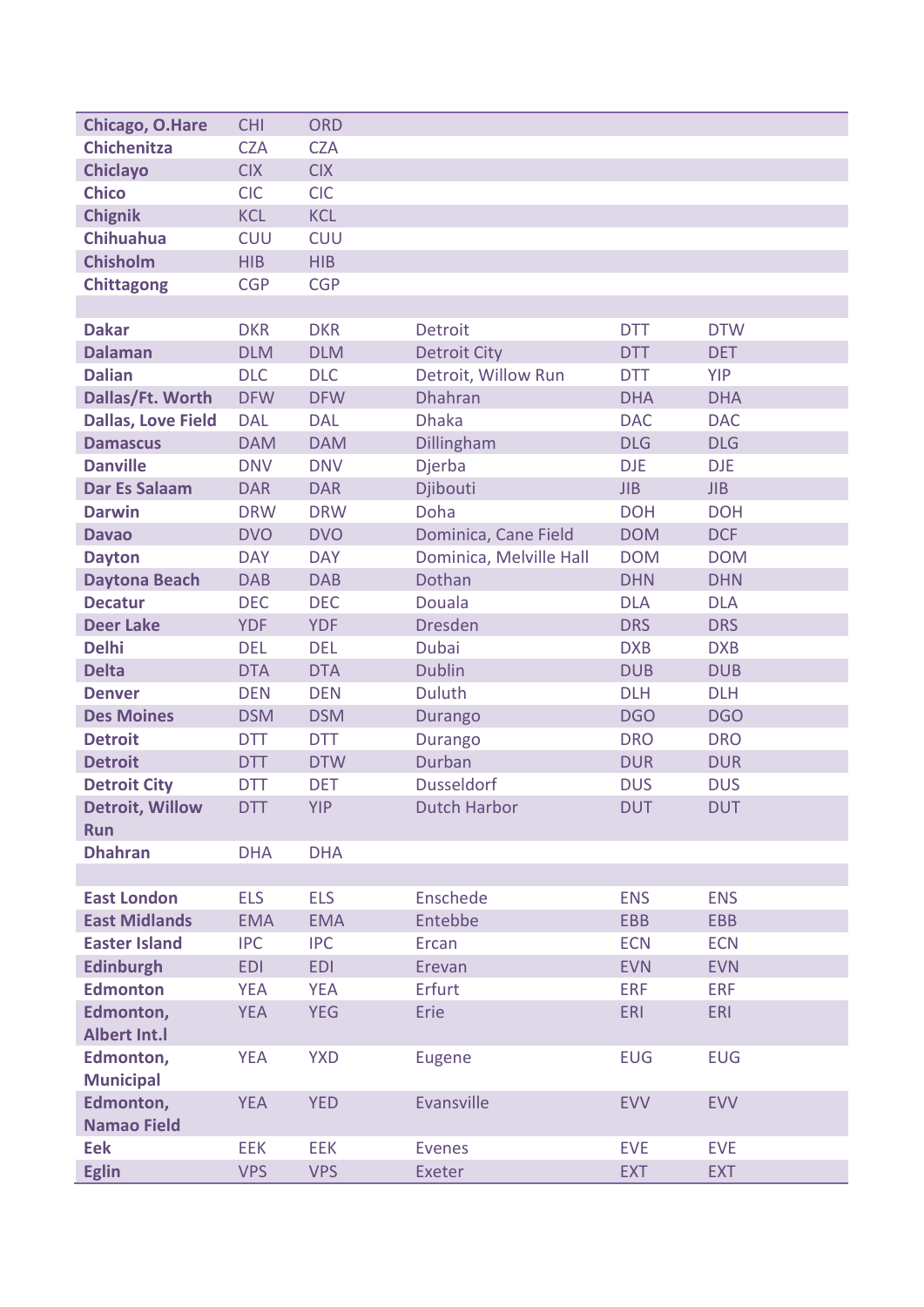| Afb/Valparaiso                 |                   |                   |                          |                          |                          |
|--------------------------------|-------------------|-------------------|--------------------------|--------------------------|--------------------------|
| <b>Eindhoven</b>               | <b>EIN</b>        | <b>EIN</b>        |                          |                          |                          |
| <b>El Paso</b>                 | <b>ELP</b>        | <b>ELP</b>        |                          |                          |                          |
| <b>El Salvador</b>             | <b>ESR</b>        | <b>ESR</b>        |                          |                          |                          |
| <b>Elat</b>                    | <b>ETH</b>        | <b>ETH</b>        |                          |                          |                          |
| <b>Elko</b>                    | <b>EKO</b>        | <b>EKO</b>        |                          |                          |                          |
| <b>Ely</b>                     | <b>ELY</b>        | <b>ELY</b>        |                          |                          |                          |
|                                |                   |                   |                          |                          |                          |
| <b>Fairbanks</b>               | FAI               | FAI               | Frankfurt                | <b>FRA</b>               | <b>FRA</b>               |
| <b>Fall River, New</b>         | <b>EWB</b>        | <b>EWB</b>        | Fredericton              | <b>YFC</b>               | <b>YFC</b>               |
| <b>Bedford</b>                 |                   |                   |                          |                          |                          |
| <b>False Pass</b>              | <b>KFP</b>        | <b>KFP</b>        | Freeport                 | <b>FPO</b>               | <b>FPO</b>               |
| <b>Fargo</b>                   | <b>FAR</b>        | <b>FAR</b>        | Freetown                 | <b>FNA</b>               | <b>FNA</b>               |
| <b>Faro</b>                    | <b>FAO</b>        | <b>FAO</b>        | Freetown, Hastings       | <b>FNA</b>               | <b>HGS</b>               |
| <b>Fayetteville</b>            | <b>FAY</b>        | <b>FAY</b>        | Fresno                   | <b>FAT</b>               | <b>FAT</b>               |
| <b>Fayetteville</b>            | <b>FYV</b>        | <b>FYV</b>        | Friedrichshafen          | <b>FDH</b>               | <b>FDH</b>               |
| <b>Fez</b>                     | <b>FEZ</b>        | <b>FEZ</b>        | <b>Ft de France</b>      | <b>FDF</b>               | <b>FDF</b>               |
| <b>Fillmore</b>                | FIL.              | <b>FIL</b>        | <b>Ft Pierce</b>         | <b>FPR</b>               | <b>FPR</b>               |
| <b>Flagstaff</b>               | <b>FLG</b>        | <b>FLG</b>        | <b>Ft Simpson</b>        | <b>YFS</b>               | <b>YFS</b>               |
| <b>Flint</b>                   | <b>FNT</b>        | <b>FNT</b>        | <b>Ft Smith</b>          | <b>FSM</b>               | <b>FSM</b>               |
| <b>Florence</b>                | <b>FLR</b>        | <b>FLR</b>        | Ft Wayne                 | <b>FWA</b>               | <b>FWA</b>               |
| <b>Florence</b>                | <b>MSL</b>        | <b>MSL</b>        | <b>Ft Yukon</b>          | <b>FYU</b>               | <b>FYU</b>               |
| <b>Flores</b>                  | <b>FRS</b>        | <b>FRS</b>        | Fukuoka                  | <b>FUK</b>               | <b>FUK</b>               |
| <b>Fort Chima</b>              | <b>YVP</b>        | <b>YVP</b>        | Funchal                  | <b>FNC</b>               | <b>FNC</b>               |
| <b>Fort Myers</b>              | <b>FMY</b>        | <b>FMY</b>        | Fuzhou                   | <b>FOC</b>               | <b>FOC</b>               |
| <b>Fort Nelson</b>             | <b>YYE</b>        | <b>YYE</b>        |                          |                          |                          |
| Fort St. John                  | YXJ               | YXJ               |                          |                          |                          |
| <b>Fortaleza</b>               | <b>FOR</b>        | <b>FOR</b>        |                          |                          |                          |
|                                |                   |                   |                          |                          |                          |
| <b>Gainesvile</b>              | <b>GNV</b>        | <b>GNV</b>        | <b>Great Falls</b>       | <b>GTF</b>               | <b>GTF</b>               |
| Galena                         | <b>GAL</b>        | <b>GAL</b>        | <b>Green Bay</b>         | <b>GRB</b>               | <b>GRB</b>               |
| <b>Garoua</b><br><b>Gassim</b> | GOU               | GOU<br><b>ELQ</b> | Greensboro<br>Greenville | <b>GSO</b><br><b>GLH</b> | <b>GSO</b><br><b>GLH</b> |
| Gauhati                        | <b>ELQ</b><br>GAU | GAU               | Greenville               | <b>GSP</b>               | <b>GSP</b>               |
| Gemena                         | <b>GMA</b>        | <b>GMA</b>        | Greenville               | <b>PGV</b>               | <b>PGV</b>               |
| <b>Geneva</b>                  | <b>GVA</b>        | <b>GVA</b>        | Grenada                  | <b>GND</b>               | <b>GND</b>               |
| Genoa                          | <b>GOA</b>        | <b>GOA</b>        | Grenoble                 | <b>GNB</b>               | <b>GNB</b>               |
| Gladewater,                    | <b>GGG</b>        | <b>GGG</b>        | Groningen                | <b>GRQ</b>               | <b>GRQ</b>               |
| <b>Longview</b>                |                   |                   |                          |                          |                          |
| Glasgow                        | <b>GLA</b>        | <b>GLA</b>        | Guadalajara              | <b>GDL</b>               | <b>GDL</b>               |
| Glasgow,                       | <b>GLA</b>        | <b>PIK</b>        | Guam                     | <b>GUM</b>               | <b>GUM</b>               |
| <b>Prestwick</b>               |                   |                   |                          |                          |                          |
| Goma                           | <b>GOM</b>        | <b>GOM</b>        | Guangzhou                | <b>CAN</b>               | <b>CAN</b>               |
| <b>Goodnew Bay</b>             | <b>GNU</b>        | <b>GNU</b>        | <b>Guatemala City</b>    | <b>GUA</b>               | <b>GUA</b>               |
| <b>Goose Bay</b>               | <b>YYR</b>        | <b>YYR</b>        | Guayaquil                | <b>GYE</b>               | <b>GYE</b>               |
| <b>Goroka</b>                  | <b>GKA</b>        | <b>GKA</b>        | Guernsey                 | <b>GCI</b>               | <b>GCI</b>               |
| <b>Gothenburg</b>              | <b>GOT</b>        | <b>GOT</b>        | Guilin                   | <b>KWL</b>               | <b>KWL</b>               |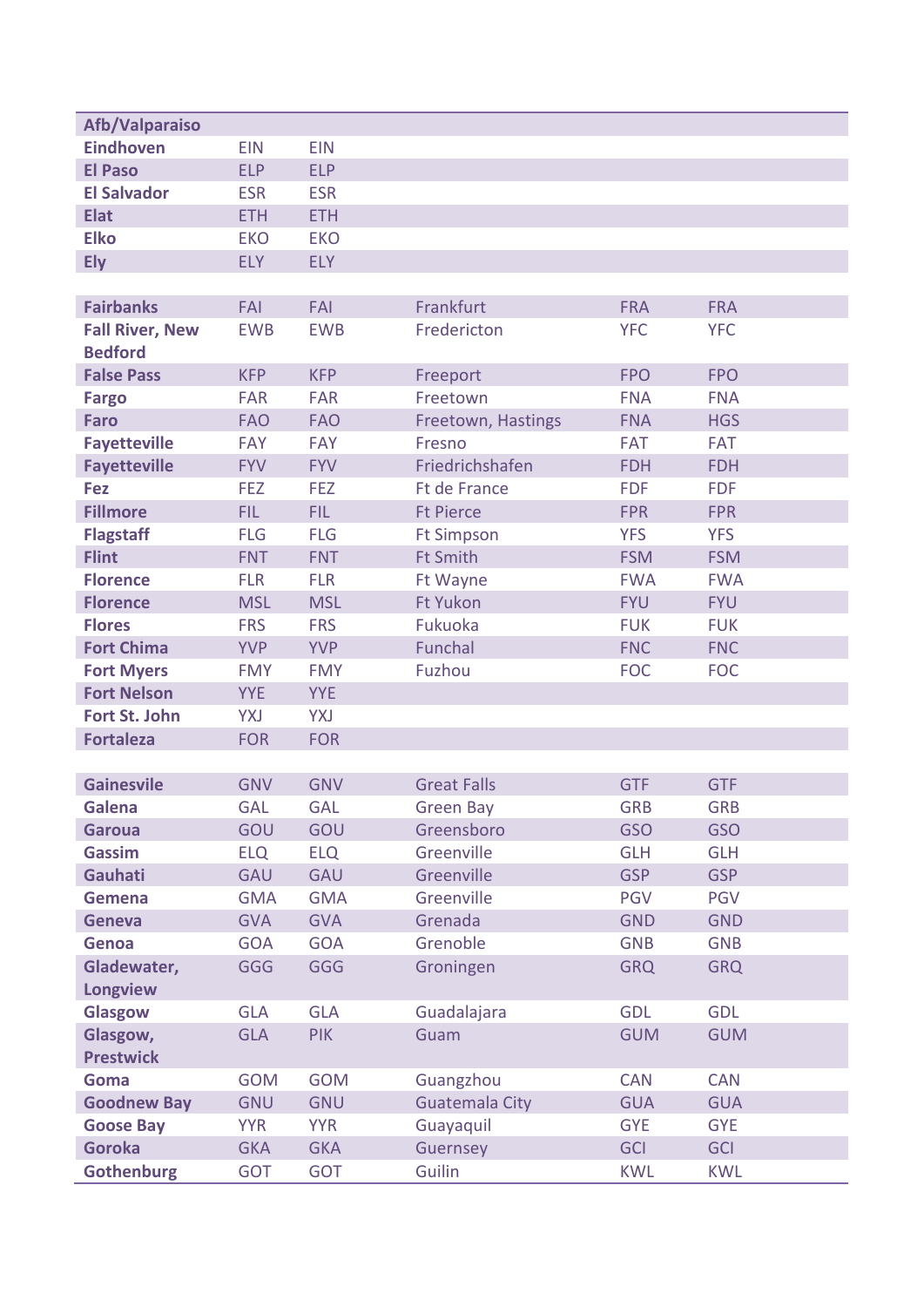| <b>Gran Canaria</b>                   | <b>LPA</b> | <b>LPA</b> | <b>Guiyang</b>      | <b>KWE</b> | <b>KWE</b> |
|---------------------------------------|------------|------------|---------------------|------------|------------|
| <b>Grand Cayman</b>                   | <b>GCM</b> | <b>GCM</b> | Gulfport            | <b>GPT</b> | <b>GPT</b> |
| <b>Grand Fork</b>                     | <b>GFK</b> | <b>GFK</b> | Gunnison            | <b>GUC</b> | <b>GUC</b> |
| <b>Grand Rapids</b>                   | <b>GRR</b> | <b>GRR</b> |                     |            |            |
| <b>Grand Turk</b>                     | <b>GDT</b> | <b>GDT</b> |                     |            |            |
| <b>Grande Prairie</b>                 | YQU        | YQU        |                     |            |            |
| <b>Grayling</b>                       | <b>KGX</b> | <b>KGX</b> |                     |            |            |
| <b>Graz</b>                           | <b>GRZ</b> | <b>GRZ</b> |                     |            |            |
|                                       |            |            |                     |            |            |
| <b>Hagen</b>                          | <b>HAG</b> | <b>HAG</b> | Hilo                | <b>ITO</b> | <b>ITO</b> |
| <b>Haikou</b>                         | <b>HAK</b> | <b>HAK</b> | Hiroshima           | <b>HIJ</b> | <b>HIJ</b> |
| <b>Hail</b>                           | <b>HAS</b> | <b>HAS</b> | Ho Chi Minh City    | <b>SGN</b> | <b>SGN</b> |
| <b>Hakodate</b>                       | <b>HKD</b> | <b>HKD</b> | Hohhot              | <b>HET</b> | <b>HET</b> |
| <b>Halifax</b>                        | <b>YHZ</b> | <b>YHZ</b> | <b>Holy Cross</b>   | <b>HCR</b> | <b>HCR</b> |
| <b>Hall Beach</b>                     | <b>YUX</b> | <b>YUX</b> | Homer               | <b>HOM</b> | <b>HOM</b> |
| <b>Hamburg</b>                        | <b>HAM</b> | <b>HAM</b> | <b>Hong Kong</b>    | <b>HKG</b> | <b>HKG</b> |
| <b>Hamilton</b>                       | <b>YHM</b> | <b>YHM</b> | Honolulu            | <b>HNL</b> | <b>HNL</b> |
| Hampton /                             | PHF        | PHF        | Hoolehua            | <b>MKK</b> | <b>MKK</b> |
| <b>Williamsburg</b>                   |            |            |                     |            |            |
| <b>Hangzhou</b>                       | <b>HGH</b> | <b>HGH</b> | <b>Hooper Bay</b>   | <b>HPB</b> | <b>HPB</b> |
| <b>Hanoi</b>                          | <b>HAN</b> | <b>HAN</b> | <b>Hoskins</b>      | <b>HKN</b> | <b>HKN</b> |
| <b>Hanover</b>                        | <b>HAJ</b> | <b>HAJ</b> | Houston             | HOU        | HOU        |
| <b>Harare</b>                         | <b>HRE</b> | <b>HRE</b> | Houston,            | HOU        | <b>IAH</b> |
|                                       |            |            | Intercontinental    |            |            |
| <b>Harbin</b>                         | <b>HRB</b> | <b>HRB</b> | Houston, Hull Field | HOU        | <b>SGR</b> |
| <b>Harlingen</b>                      | <b>HRL</b> | <b>HRL</b> | <b>Hughes</b>       | <b>HUS</b> | <b>HUS</b> |
| <b>Harrisburg</b>                     | <b>HAR</b> | <b>HAR</b> | Humberside          | <b>HUY</b> | <b>HUY</b> |
| <b>Hartford</b>                       | <b>HFD</b> | <b>HFD</b> | Huntsville          | <b>HSV</b> | <b>HSV</b> |
| <b>Hartford, Barnes</b>               | <b>HFD</b> | <b>BNH</b> | <b>Huslia</b>       | <b>HSL</b> | <b>HSL</b> |
| Hartford,                             | <b>HFD</b> | <b>BDL</b> | <b>Hyannis</b>      | <b>HYA</b> | <b>HYA</b> |
| <b>Bradford</b>                       |            |            |                     |            |            |
| <b>Hat Yai</b>                        | <b>HDY</b> | <b>HDY</b> | Hyderabad           | <b>HYD</b> | <b>HYD</b> |
| <b>Haugesund</b>                      | <b>HAU</b> | <b>HAU</b> |                     |            |            |
| <b>Havana</b>                         | <b>HAV</b> | <b>HAV</b> |                     |            |            |
| <b>Hay River</b>                      | <b>YHY</b> | <b>YHY</b> |                     |            |            |
| <b>Hefei</b>                          | <b>HFE</b> | <b>HFE</b> |                     |            |            |
| <b>Helena</b>                         | <b>HLN</b> | <b>HLN</b> |                     |            |            |
| <b>Helsingborg</b><br><b>Helsinki</b> | <b>AGH</b> | <b>AGH</b> |                     |            |            |
| <b>Heraklion</b>                      | <b>HEL</b> | <b>HEL</b> |                     |            |            |
|                                       | <b>HER</b> | <b>HER</b> |                     |            |            |
| <b>Hermosillo</b>                     | <b>HMO</b> | <b>HMO</b> |                     |            |            |
| <b>Iguassu Falls</b>                  | <b>IGU</b> | <b>IGU</b> | Istanbul            | <b>IST</b> | <b>IST</b> |
| <b>Iliamna</b>                        | ILI        | L          | Islip, Long Island  | <b>ISP</b> | <b>ISP</b> |
|                                       |            |            | Macarthur           |            |            |
| <b>Indianapolis</b>                   | <b>IND</b> | <b>IND</b> | Ithaca              | <b>ITH</b> | <b>ITH</b> |
| <b>Innsbruck</b>                      | <b>INN</b> | <b>INN</b> | <b>Ivanoff Bay</b>  | <b>KIB</b> | <b>KIB</b> |
|                                       |            |            |                     |            |            |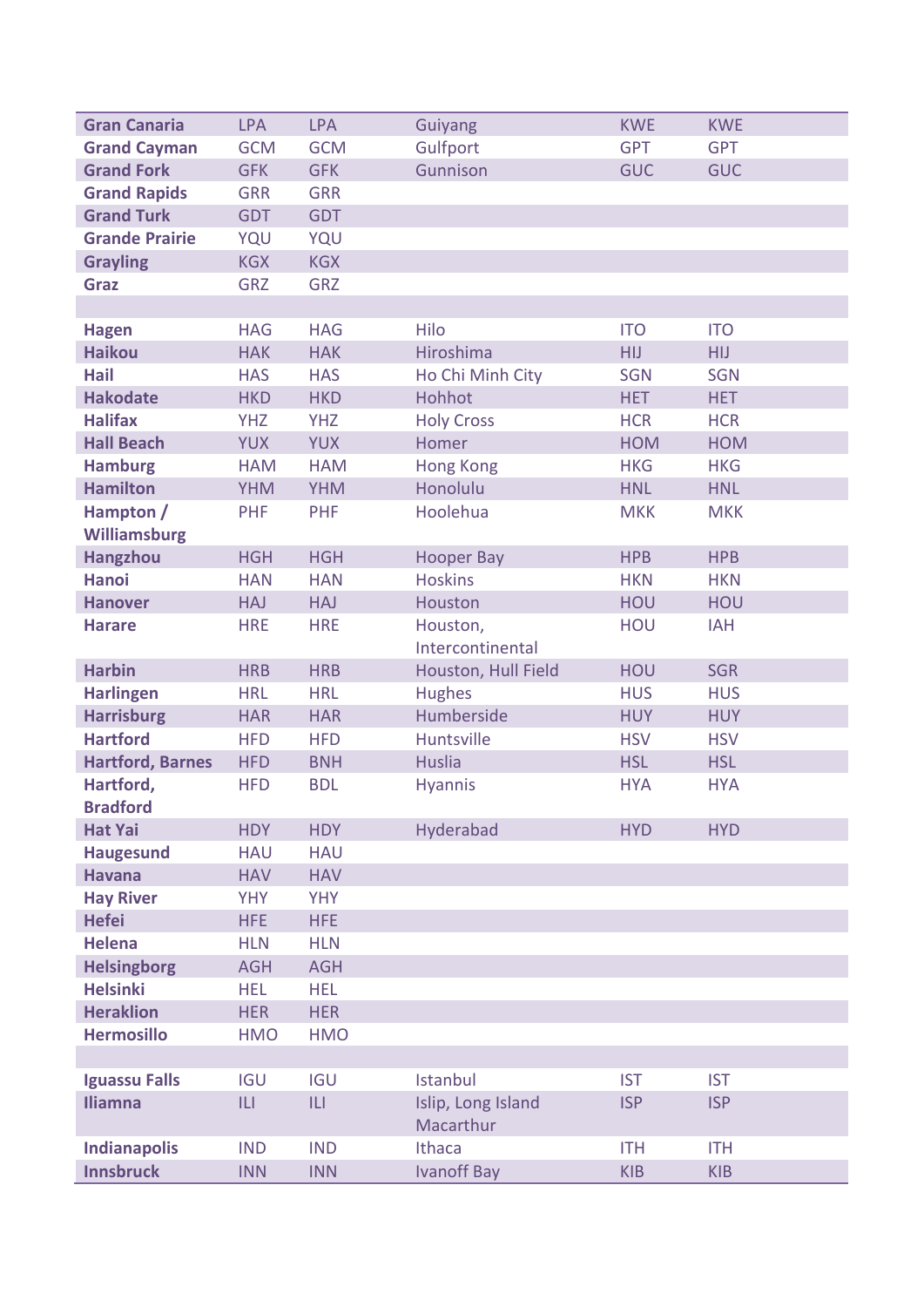| <b>Inuvik</b>         | <b>YEV</b> | <b>YEV</b> | Izmir                 | <b>IZM</b> | <b>IZM</b> |
|-----------------------|------------|------------|-----------------------|------------|------------|
| Ipoh                  | <b>IPH</b> | <b>IPH</b> | Izmir, Adnan Menderes | <b>IZM</b> | <b>ADB</b> |
| <b>Iqaluit</b>        | <b>YFB</b> | <b>YFB</b> | Izmir, Cigli Military | <b>IZM</b> | <b>IGL</b> |
| <b>Iquique</b>        | <b>IQQ</b> | <b>IQQ</b> |                       |            |            |
| <b>Iron Mountain</b>  | <b>IMT</b> | <b>IMT</b> |                       |            |            |
| <b>Isfahan</b>        | <b>IFN</b> | <b>IFN</b> |                       |            |            |
| <b>Isiro</b>          | <b>IRP</b> | <b>IRP</b> |                       |            |            |
| <b>Islamabad</b>      | <b>ISB</b> | <b>ISB</b> |                       |            |            |
| Isles of Scil, St.    | <b>ISC</b> | <b>ISC</b> |                       |            |            |
| Mary.s                |            |            |                       |            |            |
| <b>Isles of Scil,</b> | <b>ISC</b> | <b>TSO</b> |                       |            |            |
| <b>Tresco</b>         |            |            |                       |            |            |
|                       |            |            |                       |            |            |
| <b>Jackson</b>        | <b>JAC</b> | <b>JAC</b> | Jinan                 | <b>TNA</b> | <b>TNA</b> |
| <b>Jackson</b>        | <b>JAN</b> | <b>JAN</b> | Johannesburg          | <b>JNB</b> | <b>JNB</b> |
| <b>Jacksonville</b>   | <b>JAX</b> | <b>JAX</b> | Johnston Island       | <b>JON</b> | <b>JON</b> |
| <b>Jaipur</b>         | JAI        | <b>JAI</b> | <b>Johor Bahru</b>    | <b>JHB</b> | <b>JHB</b> |
| <b>Jakarta</b>        | <b>JKT</b> | <b>CGK</b> | Jonkoping             | <b>JKG</b> | <b>JKG</b> |
| <b>Jakarta</b>        | <b>JKT</b> | <b>JKT</b> | Juanjui               | JJI        | JJI        |
| Jakarta, Halim        | <b>JKT</b> | <b>HLP</b> | Juba                  | <b>JUB</b> | <b>JUB</b> |
| Perdana Kusuma        |            |            |                       |            |            |
| <b>Janesville</b>     | <b>JVL</b> | <b>JVL</b> | Juliaca               | JUL        | JUL        |
| <b>Jeddah</b>         | <b>JED</b> | <b>JED</b> | Juneau                | <b>JNU</b> | <b>JNU</b> |
| <b>Jersey</b>         | <b>JER</b> | <b>JER</b> |                       |            |            |
|                       |            |            |                       |            |            |
| <b>Kabul</b>          | <b>KBL</b> | <b>KBL</b> | <b>King Cover</b>     | <b>KVC</b> | <b>KVC</b> |
| <b>Kaduna</b>         | <b>KAD</b> | <b>KAD</b> | <b>King Salm</b>      | <b>AKN</b> | <b>AKN</b> |
| <b>Kagoshima</b>      | KOJ        | KOJ        | Kingston              | <b>KIN</b> | <b>KIN</b> |
| <b>Kahului</b>        | <b>OGG</b> | <b>OGG</b> | Kingston, Tinson      | <b>KIN</b> | <b>KTP</b> |
| <b>Kailua</b>         | <b>KOA</b> | <b>KOA</b> | Kinshasa              | <b>FIH</b> | <b>FIH</b> |
| <b>Kalamazoo</b>      | <b>AZO</b> | <b>AZO</b> | <b>Kipnuk</b>         | <b>KPN</b> | <b>KPN</b> |
| <b>Kalispell</b>      | <b>FCA</b> | <b>FCA</b> | <b>Kiruna</b>         | <b>KRN</b> | <b>KRN</b> |
| <b>Kalskag</b>        | <b>KLG</b> | <b>KLG</b> | Kisangani             | <b>FKI</b> | <b>FKI</b> |
| <b>Kaltag</b>         | <b>KAL</b> | <b>KAL</b> | Klagenfurt            | <b>KLU</b> | <b>KLU</b> |
| <b>Kanab</b>          | <b>KNB</b> | <b>KNB</b> | Knoxville             | <b>TYS</b> | <b>TYS</b> |
| <b>Kananga</b>        | <b>KGA</b> | <b>KGA</b> | Kochi                 | <b>KCZ</b> | <b>KCZ</b> |
| <b>Kano</b>           | <b>KAN</b> | <b>KAN</b> | <b>Kodiak</b>         | <b>ADQ</b> | <b>ADQ</b> |
| <b>Kansas City</b>    | <b>MKC</b> | <b>MKC</b> | Komatsu               | <b>KMQ</b> | <b>KMQ</b> |
| <b>Kansas City,</b>   | <b>MKC</b> | <b>MCI</b> | Kongiganak            | <b>KKH</b> | <b>KKH</b> |
| <b>International</b>  |            |            |                       |            |            |
| <b>Kaohsiung</b>      | <b>KHH</b> | <b>KHH</b> | Koror                 | <b>ROR</b> | <b>ROR</b> |
| <b>Karachi</b>        | <b>KHI</b> | <b>KHI</b> | <b>Kosrae</b>         | <b>KSA</b> | <b>KSA</b> |
| <b>Karaganda</b>      | <b>KGF</b> | <b>KGF</b> | Kota Kinabalu         | <b>BKI</b> | <b>BKI</b> |
| <b>Karup</b>          | <b>KRP</b> | <b>KRP</b> | Kotzebue              | <b>OTZ</b> | <b>OTZ</b> |
| <b>Kasigluk</b>       | <b>KUK</b> | <b>KUK</b> | Koyukuk               | <b>KYU</b> | <b>KYU</b> |
| <b>Kassel</b>         | <b>KSF</b> | <b>KSF</b> | Krasnoyarsk           | <b>KJA</b> | <b>KJA</b> |
| <b>Kathmandu</b>      | <b>KTM</b> | <b>KTM</b> | Kristiansand          | <b>KRS</b> | <b>KRS</b> |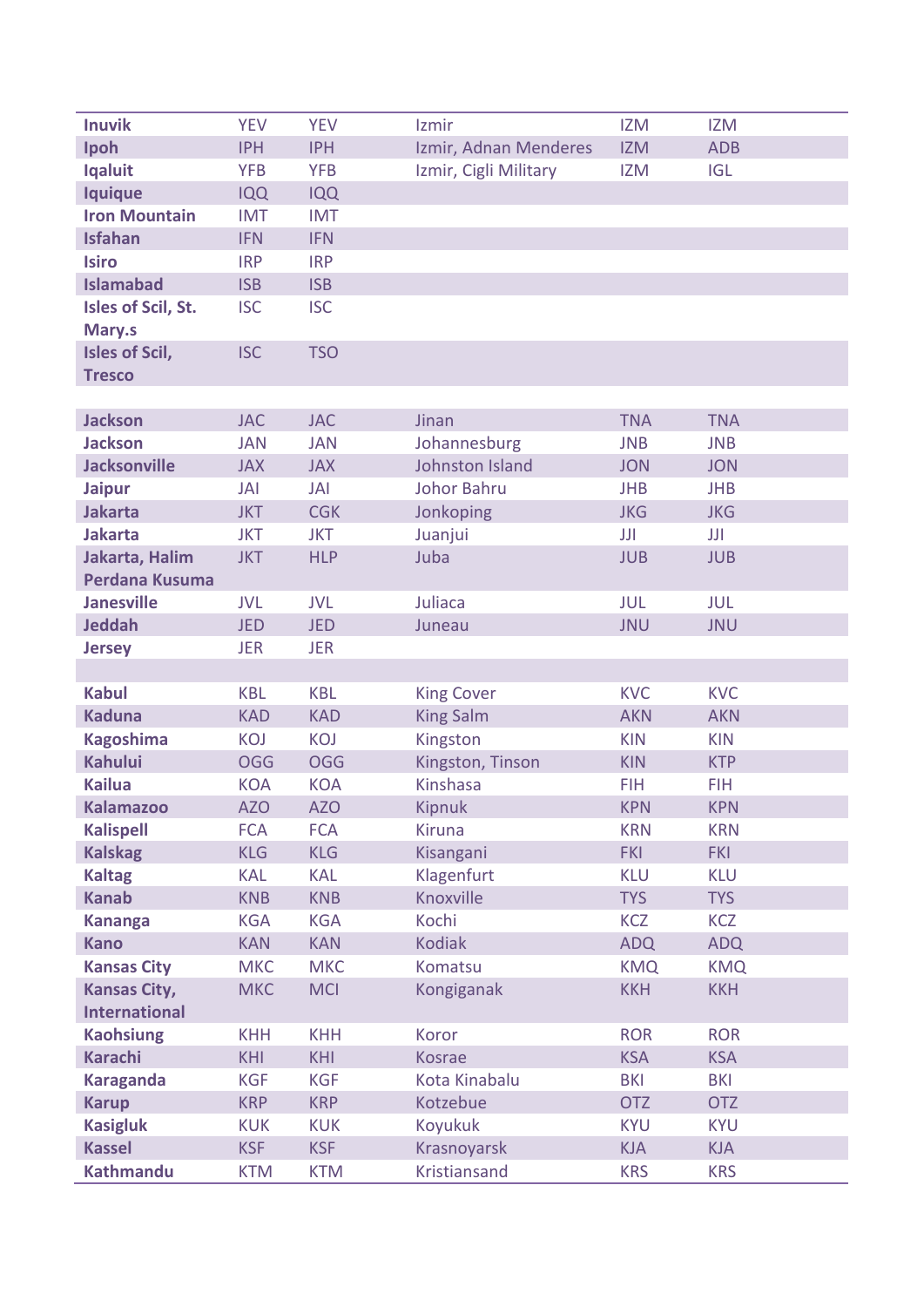| <b>Kauai Is</b>       | <b>LIH</b> | <b>LIH</b> | Kuala Lumpur         | <b>KUL</b> | <b>KUL</b> |
|-----------------------|------------|------------|----------------------|------------|------------|
| <b>Kenai</b>          | <b>ENA</b> | <b>ENA</b> | <b>Kuching</b>       | <b>KCH</b> | <b>KCH</b> |
| <b>Kerman</b>         | <b>KER</b> | <b>KER</b> | Kumamoto             | <b>KMJ</b> | <b>KMJ</b> |
| <b>Ketchikan</b>      | <b>KTN</b> | <b>KTN</b> | <b>Kunming</b>       | <b>KMG</b> | <b>KMG</b> |
| <b>Khabarovsk</b>     | <b>KHV</b> | <b>KHV</b> | Kuopio               | <b>KUO</b> | <b>KUO</b> |
| <b>Kiev</b>           | <b>IEV</b> | <b>IEV</b> | Kushiro              | <b>KUH</b> | <b>KUH</b> |
| <b>Kiev, Borispol</b> | <b>IEV</b> | <b>KBP</b> | Kuujjuarap           | <b>YGW</b> | <b>YGW</b> |
| <b>Kigali</b>         | <b>KGL</b> | <b>KGL</b> | <b>Kuwait</b>        | <b>KWI</b> | <b>KWI</b> |
| Kilimanjaro           | <b>JRO</b> | <b>JRO</b> | Kwajalein            | <b>KWA</b> | <b>KWA</b> |
| <b>Killeen</b>        | <b>ILE</b> | <b>ILE</b> | Kwangju              | <b>KWJ</b> | <b>KWJ</b> |
| <b>Kimberley</b>      | <b>KIM</b> | <b>KIM</b> | <b>Kwethluk</b>      | <b>KWT</b> | <b>KWT</b> |
| <b>Kindu</b>          | <b>KND</b> | <b>KND</b> | Kwigillingok         | <b>KWK</b> | <b>KWK</b> |
|                       |            |            |                      |            |            |
| La Ceiba              | <b>LCE</b> | <b>LCE</b> | Lisbon               | <b>LIS</b> | <b>LIS</b> |
| La Crosse             | <b>LSE</b> | <b>LSE</b> | <b>Little Rock</b>   | <b>LIT</b> | <b>LIT</b> |
| La Grande             | <b>YGL</b> | <b>YGL</b> | Liverpool            | <b>LPL</b> | <b>LPL</b> |
| La Paz                | <b>LPB</b> | <b>LPB</b> | Livingstone          | <b>LVI</b> | <b>LVI</b> |
| La Paz Mex            | <b>LAP</b> | LAP        | Ljubljana            | LJU        | <b>LJU</b> |
| Labuan                | <b>LBU</b> | <b>LBU</b> | Lobito               | <b>LOB</b> | <b>LOB</b> |
| Lae                   | LAE        | LAE        | Lome                 | <b>LFW</b> | <b>LFW</b> |
| Lafayette             | LFT        | LFT.       | London               | <b>LON</b> | <b>LON</b> |
| <b>Lagos</b>          | <b>LOS</b> | <b>LOS</b> | London               | YXU        | YXU        |
| Laguna Beach /        | <b>SNA</b> | <b>SNA</b> | London, Gatwick      | <b>LON</b> | <b>LGW</b> |
| <b>Sant Ana</b>       |            |            |                      |            |            |
| <b>Lahad Datu</b>     | LDU        | LDU        | London, Heathrow     | <b>LON</b> | <b>LHR</b> |
| <b>Lahore</b>         | <b>LHE</b> | LHE        | London, City Airport | <b>LON</b> | <b>LCY</b> |
| <b>Lake Charles</b>   | <b>LCH</b> | <b>LCH</b> | London, Luton        | <b>LON</b> | <b>LTN</b> |
| <b>Lanai City</b>     | <b>LNY</b> | <b>LNY</b> | London, Stansted     | <b>LON</b> | <b>STN</b> |
| Langkawi              | <b>LGK</b> | <b>LGK</b> | Long Beach           | <b>LGB</b> | <b>LGB</b> |
| <b>Lansing</b>        | LAN        | LAN        | Loreto               | <b>LTO</b> | <b>LTO</b> |
| Lanzhou               | <b>LHW</b> | <b>LHW</b> | Los Angeles          | <b>LAX</b> | <b>LAX</b> |
| <b>Laredo</b>         | <b>LRD</b> | <b>LRD</b> | Los Angeles          | <b>LAX</b> | <b>VNY</b> |
| <b>Larnaca</b>        | <b>LCA</b> | <b>LCA</b> | Los Mochis           | <b>LMM</b> | <b>LMM</b> |
| <b>Las Piedras</b>    | LSP        | <b>LSP</b> | Louisville           | <b>SDF</b> | <b>SDF</b> |
| <b>Las Vegas</b>      | LAS        | LAS        | Lourdes/Tarbes       | <b>LDE</b> | <b>LDE</b> |
| Las Vegas, North      | <b>LAS</b> | <b>VGT</b> | Luanda               | <b>LAD</b> | <b>LAD</b> |
| <b>Air Terminal</b>   |            |            |                      |            |            |
| <b>Launceston</b>     | <b>LST</b> | <b>LST</b> | Lubbock              | <b>LBB</b> | <b>LBB</b> |
| Lawton                | <b>LAW</b> | <b>LAW</b> | Lubumbashi           | <b>FBM</b> | <b>FBM</b> |
| <b>Le Havre</b>       | LEH        | LEH        | Lucknow              | <b>LKO</b> | <b>LKO</b> |
| <b>Leeds</b>          | <b>LBA</b> | <b>LBA</b> | Ludwigshafen         | <b>LUD</b> | <b>LUD</b> |
| <b>Leinster</b>       | <b>LER</b> | <b>LER</b> | Lugano               | LUG        | <b>LUG</b> |
| <b>Leipzig</b>        | <b>LEJ</b> | LEJ        | Lulea                | <b>LLA</b> | <b>LLA</b> |
| Lethbridge            | <b>YQL</b> | <b>YQL</b> | <b>Lumid Pau</b>     | <b>LUB</b> | <b>LUB</b> |
| <b>Lhasa</b>          | <b>LXA</b> | <b>LXA</b> | Lusaka               | <b>LUN</b> | <b>LUN</b> |
| <b>Libreville</b>     | <b>LBV</b> | <b>LBV</b> | Luxembourg           | <b>LUX</b> | <b>LUX</b> |
| <b>Liege</b>          | <b>LGG</b> | <b>LGG</b> | Luxor                | <b>LXR</b> | <b>LXR</b> |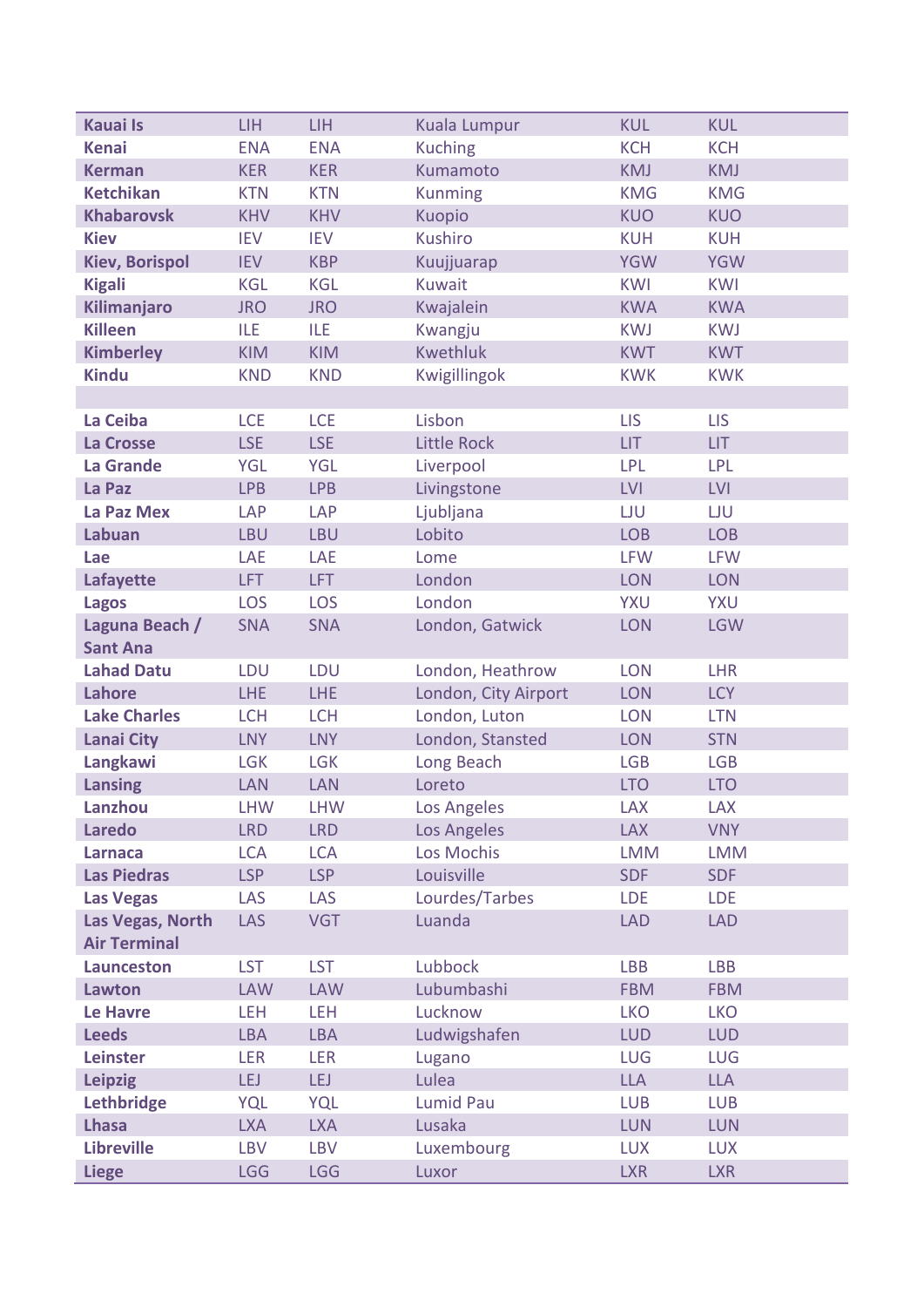| <b>Lille</b>                   | LIL        | LIL        | Lyon                  | <b>LYS</b> | <b>LYS</b> |
|--------------------------------|------------|------------|-----------------------|------------|------------|
| <b>Lilongwe</b>                | <b>LLW</b> | <b>LLW</b> |                       |            |            |
| Lima                           | <b>LIM</b> | <b>LIM</b> |                       |            |            |
| <b>Limoges</b>                 | <b>LIG</b> | LIG        |                       |            |            |
| <b>Lincoln</b>                 | <b>LNK</b> | <b>LNK</b> |                       |            |            |
| <b>Linz</b>                    | <b>LNZ</b> | <b>LNZ</b> |                       |            |            |
|                                |            |            |                       |            |            |
| <b>Maastricht</b>              | <b>MST</b> | <b>MST</b> | Miami                 | <b>MIA</b> | <b>MIA</b> |
| <b>Macon</b>                   | <b>MCN</b> | <b>MCN</b> | Miami, Downtown       | <b>MIA</b> | <b>JDM</b> |
|                                |            |            | Heliport              |            |            |
| <b>Madison</b>                 | <b>MSN</b> | <b>MSN</b> | Miami, Sea Plane Base | <b>MIA</b> | <b>MPB</b> |
| <b>Madras</b>                  | <b>MAA</b> | <b>MAA</b> | Midland               | <b>MAF</b> | <b>MAF</b> |
| <b>Madrid</b>                  | <b>MAD</b> | <b>MAD</b> | Milan                 | <b>MIL</b> | <b>MIL</b> |
| <b>Magadan</b>                 | <b>GDX</b> | <b>GDX</b> | Milan, Linate         | <b>MIL</b> | <b>LIN</b> |
| <b>Mahe Island</b>             | <b>SEZ</b> | <b>SEZ</b> | Milan, Malpensa       | <b>MIL</b> | <b>MXP</b> |
| <b>Maiduguri</b>               | <b>MIU</b> | <b>MIU</b> | Milan, Orio al Serio  | <b>MIL</b> | <b>BGY</b> |
| <b>Majuro</b>                  | <b>MAJ</b> | <b>MAJ</b> | Milan, Segrate        | <b>MIL</b> | <b>SWK</b> |
| <b>Malaga</b>                  | <b>AGP</b> | <b>AGP</b> | Milford               | <b>MLF</b> | <b>MLF</b> |
| <b>Male</b>                    | <b>MLE</b> | <b>MLE</b> | <b>Milwaukee</b>      | <b>MKE</b> | <b>MKE</b> |
| <b>Malmo</b>                   | <b>MMA</b> | <b>MMA</b> | Minatitlan            | <b>MTT</b> | <b>MTT</b> |
|                                |            | <b>MAL</b> |                       | <b>MRV</b> | <b>MRV</b> |
| <b>Malongo</b><br><b>Malta</b> | <b>MAL</b> |            | Mineralnye            |            | <b>MSP</b> |
|                                | <b>MLA</b> | <b>MLA</b> | Minneapolis<br>Minot  | <b>MSP</b> |            |
| <b>Manado</b>                  | <b>MDC</b> | <b>MDC</b> |                       | <b>MOT</b> | <b>MOT</b> |
| <b>Managua</b>                 | <b>MGA</b> | <b>MGA</b> | <b>Minsk</b>          | <b>MSQ</b> | <b>MSQ</b> |
| <b>Manaus</b>                  | <b>MAO</b> | <b>MAO</b> | Miri                  | <b>MYY</b> | <b>MYY</b> |
| <b>Manchester</b>              | <b>MAN</b> | <b>MAN</b> | Missoula              | <b>MSO</b> | <b>MSO</b> |
| <b>Manchester</b>              | <b>MHT</b> | <b>MHT</b> | Miyazaki              | <b>KMI</b> | KMI        |
| <b>Manila</b>                  | <b>MNL</b> | <b>MNL</b> | <b>Mobile</b>         | <b>MOB</b> | <b>MOB</b> |
| <b>Manzanillo</b>              | <b>ZLO</b> | <b>ZLO</b> | <b>Moline</b>         | <b>MLI</b> | <b>MLI</b> |
| <b>Maputo</b>                  | <b>MPM</b> | <b>MPM</b> | Mombasa               | <b>MBA</b> | <b>MBA</b> |
| <b>Maracaibo</b>               | <b>MAR</b> | <b>MAR</b> | Moncton               | YQM        | <b>YQM</b> |
| <b>Maribor</b>                 | <b>MBX</b> | <b>MBX</b> | Monroe                | <b>MLU</b> | <b>MLU</b> |
| Marietta,                      | <b>PKB</b> | <b>PKB</b> | Monrovia              | <b>MLW</b> | <b>MLW</b> |
| <b>Parkersburg</b>             |            |            |                       |            |            |
| <b>Marion</b>                  | <b>MWA</b> | <b>MWA</b> | Monrovia, Roberts     | <b>MLW</b> | <b>ROB</b> |
|                                |            |            | International         |            |            |
| <b>Marquette</b>               | <b>MQT</b> | <b>MQT</b> | Montego Bay           | <b>MBJ</b> | <b>MBJ</b> |
| <b>Marrakech</b>               | <b>RAK</b> | <b>RAK</b> | Monterrey             | <b>MTY</b> | <b>MTY</b> |
| <b>Marseille</b>               | <b>MRS</b> | <b>MRS</b> | Montevideo            | <b>MVD</b> | <b>MVD</b> |
| <b>Marshall</b>                | <b>MLL</b> | <b>MLL</b> | Montgomery            | <b>MGM</b> | <b>MGM</b> |
| <b>Martha.s</b>                | <b>MVY</b> | <b>MVY</b> | Montpellier           | <b>MPL</b> | <b>MPL</b> |
| <b>Vineyard</b>                |            |            |                       |            |            |
| <b>Mashad</b>                  | <b>MHD</b> | <b>MHD</b> | Montreal              | <b>YMQ</b> | <b>YMQ</b> |
| <b>Matamoros</b>               | <b>MAM</b> | <b>MAM</b> | Montreal, Dorval      | <b>YMQ</b> | <b>YUL</b> |
|                                |            |            | International         |            |            |
| <b>Matsuyama</b>               | <b>MYJ</b> | <b>MYJ</b> | Montreal, Mirabel     | <b>YMQ</b> | <b>YMX</b> |
|                                |            |            | International         |            |            |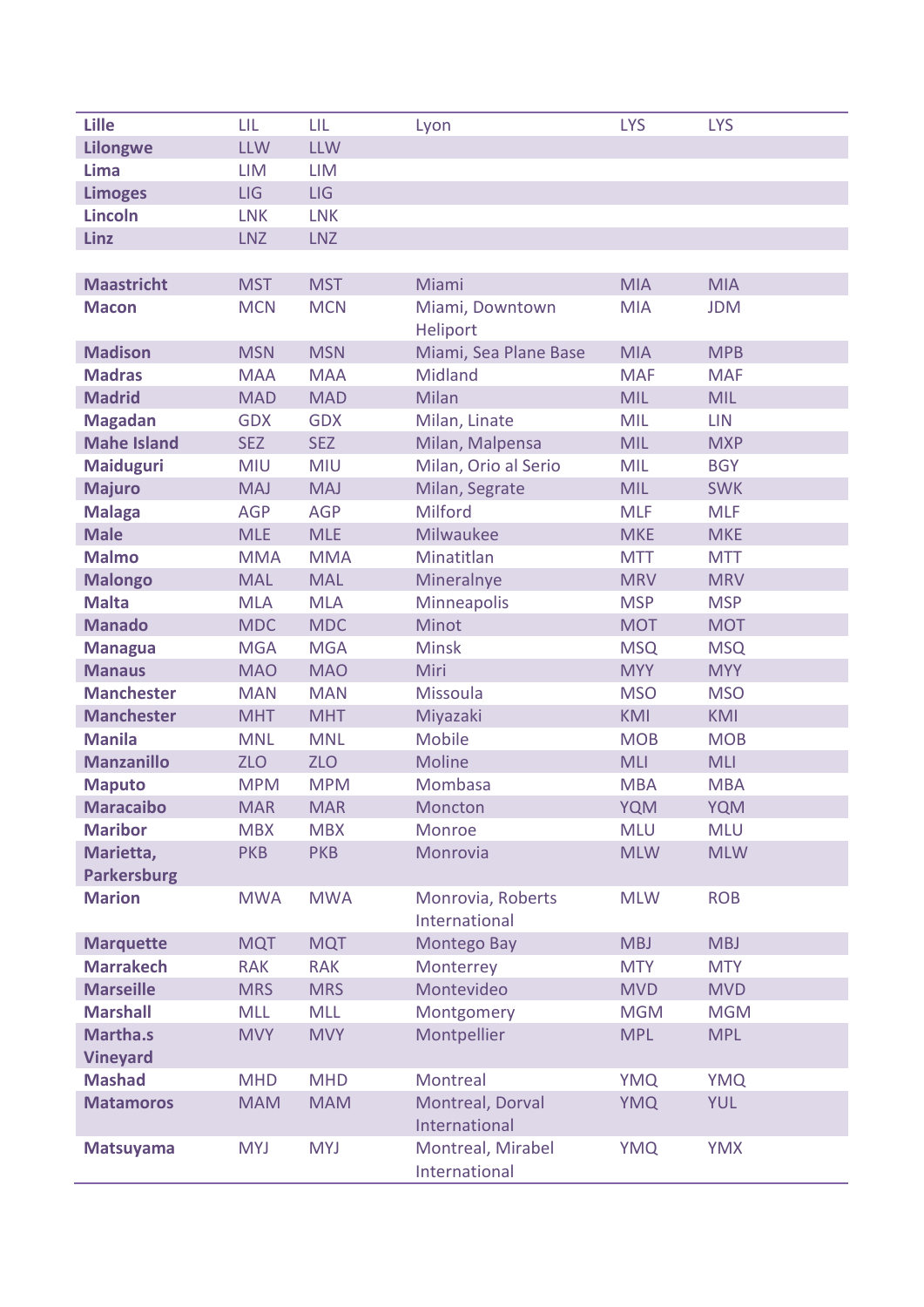| <b>Maturin</b>                            | <b>MUN</b> | <b>MUN</b> | Morelia                         | <b>MLM</b> | <b>MLM</b> |
|-------------------------------------------|------------|------------|---------------------------------|------------|------------|
| <b>Mauritius</b>                          | <b>MRU</b> | <b>MRU</b> | Moroni                          | <b>YVA</b> | <b>YVA</b> |
| <b>Mayaguez</b>                           | <b>MAZ</b> | <b>MAZ</b> | Moroni, Hahaya<br>International | <b>YVA</b> | <b>HAH</b> |
| <b>Mazatlan</b>                           | <b>MZT</b> | <b>MZT</b> | <b>Moscow</b>                   | <b>MOW</b> | <b>MOW</b> |
| <b>Mbandaka</b>                           | <b>MDK</b> | <b>MDK</b> | Moscow, Domodedovo              | <b>MOW</b> | <b>DME</b> |
| <b>Mbuji Mayi</b>                         | <b>MJM</b> | <b>MJM</b> | Moscow, Sheremetyevo            | <b>MOW</b> | <b>SVO</b> |
| <b>Mc Allen</b>                           | <b>MFE</b> | <b>MFE</b> | Moscow, Vnukovo                 | <b>MOW</b> | <b>VKO</b> |
| <b>Mc Grath</b>                           | <b>MCG</b> | <b>MCG</b> | <b>Mount Hagen</b>              | <b>HGU</b> | <b>HGU</b> |
| <b>Medan</b>                              | <b>MES</b> | <b>MES</b> | Muenster                        | <b>FMO</b> | <b>FMO</b> |
| <b>Medellin</b>                           | <b>MDE</b> | <b>MDE</b> | <b>Mulhouse</b>                 | <b>MLH</b> | <b>MLH</b> |
| <b>Medford</b>                            | <b>MFR</b> | <b>MFR</b> | Munich                          | <b>MUC</b> | <b>MUC</b> |
| <b>Medina</b>                             | <b>MED</b> | <b>MED</b> | <b>Muscat</b>                   | <b>MCT</b> | <b>MCT</b> |
| <b>Meekatharp</b>                         | <b>MKR</b> | <b>MKR</b> | Muskegon                        | <b>MKG</b> | <b>MKG</b> |
| <b>Mekoryuk</b>                           | <b>MYU</b> | <b>MYU</b> | Myrtle Beach                    | <b>MYR</b> | <b>MYR</b> |
| <b>Melbourne</b>                          | <b>MEL</b> | <b>MEL</b> |                                 |            |            |
| <b>Melbourne</b>                          | <b>MLB</b> | <b>MLB</b> |                                 |            |            |
| <b>Melbourne, City</b><br><b>Heliport</b> | <b>MEL</b> | <b>KAH</b> |                                 |            |            |
| Melbourne,<br><b>Essendon</b>             | <b>MEL</b> | <b>MEB</b> |                                 |            |            |
| <b>Memphis</b>                            | <b>MEM</b> | <b>MEM</b> |                                 |            |            |
| <b>Mendoza</b>                            | <b>MDZ</b> | <b>MDZ</b> |                                 |            |            |
| <b>Merida</b>                             | <b>MID</b> | <b>MID</b> |                                 |            |            |
| <b>Merida</b>                             | <b>MRD</b> | <b>MRD</b> |                                 |            |            |
| <b>Meridian</b>                           | <b>MEI</b> | <b>MEI</b> |                                 |            |            |
| <b>Mexico City</b>                        | <b>MEX</b> | <b>MEX</b> |                                 |            |            |
|                                           |            |            |                                 |            |            |
| N.djamena                                 | <b>NDJ</b> | <b>NDJ</b> | Niagara Falls                   | <b>IAG</b> | <b>IAG</b> |
| <b>Nadi</b>                               | <b>NAN</b> | <b>NAN</b> | Niamey                          | <b>NIM</b> | <b>NIM</b> |
| <b>Nagasaki</b>                           | <b>NGS</b> | <b>NGS</b> | <b>Nice</b>                     | <b>NCE</b> | <b>NCE</b> |
| <b>Nagoya</b>                             | <b>NGO</b> | <b>NGO</b> | Nightmute                       | <b>NME</b> | <b>NME</b> |
| <b>Nairobi</b>                            | <b>NBO</b> | <b>NBO</b> | Niigata                         | KIJ        | KIJ        |
| <b>Nairobi</b>                            | <b>NBO</b> | <b>WIL</b> | <b>Nimes</b>                    | <b>FNI</b> | <b>FNI</b> |
| <b>Nanchang</b>                           | <b>KHN</b> | <b>KHN</b> | Ningbo                          | <b>NGB</b> | <b>NGB</b> |
| <b>Nancy</b>                              | <b>ENC</b> | <b>ENC</b> | <b>Nis</b>                      | INI        | INI        |
| <b>Nanisivik</b>                          | <b>YSR</b> | <b>YSR</b> | <b>Nome</b>                     | <b>OME</b> | <b>OME</b> |
| <b>Nanjing</b>                            | <b>NKG</b> | <b>NKG</b> | <b>Norfolk</b>                  | <b>ORF</b> | <b>ORF</b> |
| <b>Nanning</b>                            | <b>NNG</b> | <b>NNG</b> | <b>Norilsk</b>                  | <b>NSK</b> | <b>NSK</b> |
| <b>Nantes</b>                             | <b>NTE</b> | <b>NTE</b> | <b>Norman Wells</b>             | <b>YVQ</b> | <b>YVQ</b> |
| <b>Nantucket</b>                          | <b>ACK</b> | <b>ACK</b> | Norrkoping                      | <b>NRK</b> | <b>NRK</b> |
| <b>Napakiak</b>                           | <b>WNA</b> | <b>WNA</b> | Norwich                         | <b>NWI</b> | <b>NWI</b> |
| <b>Napaskiak</b>                          | <b>PKA</b> | <b>PKA</b> | Nouakchott                      | <b>NKC</b> | <b>NKC</b> |
| <b>Naples</b>                             | <b>APF</b> | <b>APF</b> | Noumea                          | <b>NOU</b> | <b>NOU</b> |
| <b>Naples</b>                             | <b>NAP</b> | <b>NAP</b> | Noumea, Magenta                 | <b>NOU</b> | <b>GEA</b> |
| <b>Nashville</b>                          | <b>BNA</b> | <b>BNA</b> | Novosibirsk                     | <b>OVB</b> | <b>OVB</b> |
| <b>Nassau</b>                             | <b>NAS</b> | <b>NAS</b> | Nuevo Laredo                    | <b>NLD</b> | <b>NLD</b> |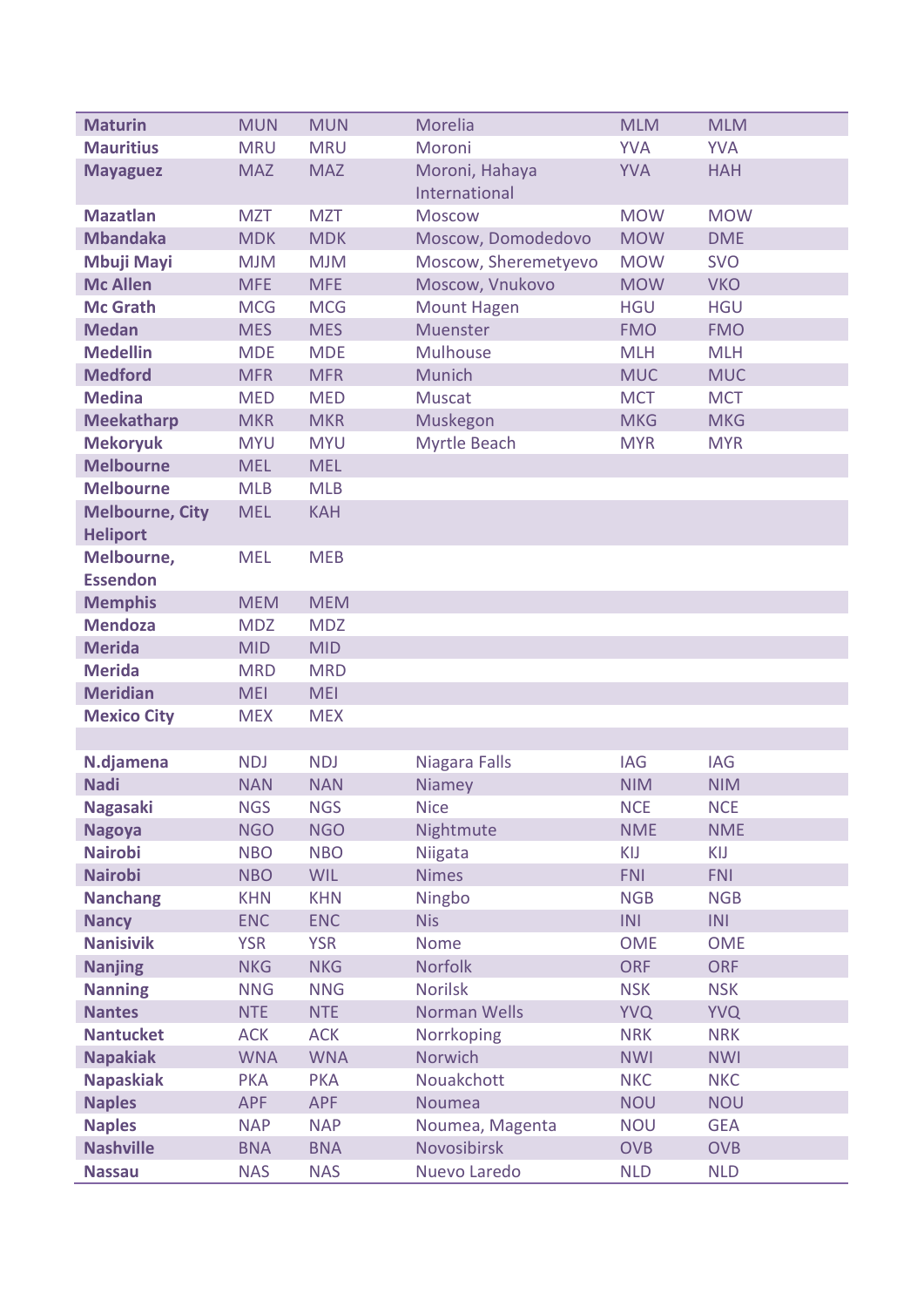| <b>Natal</b>                          | <b>NAT</b> | <b>NAT</b> | <b>Nulato</b>           | <b>NUL</b> | <b>NUL</b> |
|---------------------------------------|------------|------------|-------------------------|------------|------------|
| <b>Neuchatel</b>                      | <b>NEU</b> | <b>NEU</b> | Nunapitchuk             | <b>NUP</b> | <b>NUP</b> |
| <b>New Bern</b>                       | <b>EWN</b> | <b>EWN</b> | <b>Nuremberg</b>        | <b>NUE</b> | <b>NUE</b> |
| <b>New Orleans</b>                    | <b>MSY</b> | <b>MSY</b> |                         |            |            |
| <b>New York</b>                       | <b>NYC</b> | <b>NYC</b> |                         |            |            |
| New York, John F.                     | <b>NYC</b> | <b>JFK</b> |                         |            |            |
| <b>Kennedy</b>                        |            |            |                         |            |            |
| <b>New York, La</b><br><b>Guardia</b> | <b>NYC</b> | <b>LGA</b> |                         |            |            |
| <b>New York,</b><br><b>Newark</b>     | <b>NYC</b> | <b>EWR</b> |                         |            |            |
| <b>Newburgh</b>                       | <b>SWF</b> | <b>SWF</b> |                         |            |            |
| <b>Newcastle</b>                      | <b>NCL</b> | <b>NCL</b> |                         |            |            |
| <b>Newtok</b>                         | <b>WWT</b> | <b>WWT</b> |                         |            |            |
|                                       |            |            |                         |            |            |
| <b>Oakland</b>                        | <b>OAK</b> | <b>OAK</b> | Osaka, Kansai           | <b>OSA</b> | <b>KIX</b> |
|                                       |            |            | International           |            |            |
| <b>Oaxaca</b>                         | <b>OAX</b> | <b>OAX</b> | Oshkosh                 | <b>OSH</b> | <b>OSH</b> |
| <b>Oita</b>                           | OIT        | <b>OIT</b> | Osijek                  | <b>OSI</b> | <b>OSI</b> |
| <b>Okayama</b>                        | <b>OKJ</b> | <b>OKJ</b> | Oslo                    | <b>OSL</b> | <b>OSL</b> |
| <b>Okinawa</b>                        | <b>OKA</b> | <b>OKA</b> | Oslo, Fornebu Airport   | <b>OSL</b> | <b>FBU</b> |
| <b>Oklahoma City</b>                  | <b>OKC</b> | <b>OKC</b> | Oslo, Gardermoen        | <b>OSL</b> | <b>GEN</b> |
| <b>Omaha</b>                          | <b>OMA</b> | <b>OMA</b> | Osorno                  | <b>ZOS</b> | <b>ZOS</b> |
| <b>Ontario</b>                        | <b>ONT</b> | <b>ONT</b> | Ostend                  | <b>OST</b> | <b>OST</b> |
| <b>Oran</b>                           | <b>ORN</b> | <b>ORN</b> | Ottawa                  | <b>YOW</b> | <b>YOW</b> |
| <b>Orebro</b>                         | <b>ORB</b> | <b>ORB</b> | Ouagadougou             | <b>OUA</b> | <b>OUA</b> |
| <b>Orlando</b>                        | ORL        | <b>MCO</b> | Oxnard/Ventura          | <b>OXR</b> | <b>OXR</b> |
| <b>Osaka</b>                          | <b>OSA</b> | <b>OSA</b> |                         |            |            |
| Osaka, Itami                          | <b>OSA</b> | <b>ITM</b> |                         |            |            |
|                                       |            |            |                         |            |            |
| <b>Pago Pago</b>                      | <b>PPG</b> | <b>PPG</b> | Ponce                   | <b>PSE</b> | <b>PSE</b> |
| <b>Palembang</b>                      | <b>PLM</b> | <b>PLM</b> | Ponta Delgada           | <b>PDL</b> | <b>PDL</b> |
| <b>Palermo</b>                        | <b>PMO</b> | <b>PMO</b> | Pori                    | <b>POR</b> | <b>POR</b> |
| <b>Palm Springs</b>                   | <b>PSP</b> | <b>PSP</b> | Porlamar                | <b>PMV</b> | <b>PMV</b> |
| Palma de                              | PMI        | <b>PMI</b> | Port au Prince          | <b>PAP</b> | PAP        |
| <b>Mallorca</b>                       |            |            |                         |            |            |
| <b>Panama City</b>                    | <b>PFN</b> | <b>PFN</b> | Port Elizabeth          | <b>PLZ</b> | <b>PLZ</b> |
| <b>Panama City</b>                    | <b>PTY</b> | <b>PTY</b> | <b>Port Gentil</b>      | <b>POG</b> | <b>POG</b> |
| Panama City,                          | <b>PTY</b> | <b>PAC</b> | Port Graham             | <b>PGM</b> | <b>PGM</b> |
| <b>Paitilla</b>                       |            |            |                         |            |            |
| <b>Papeete</b>                        | <b>PPT</b> | <b>PPT</b> | <b>Port Harcourt</b>    | <b>PHC</b> | <b>PHC</b> |
| <b>Paphos</b>                         | <b>PFO</b> | <b>PFO</b> | <b>Port Hedland</b>     | <b>PHE</b> | <b>PHE</b> |
| <b>Paramaribo</b>                     | <b>PBM</b> | <b>PBM</b> | Port Heiden             | <b>PTH</b> | <b>PTH</b> |
| Paramaribo, Zorg                      | <b>PBM</b> | <b>ORG</b> | Port Moresby            | <b>POM</b> | <b>POM</b> |
| <b>En Hoop</b>                        |            |            |                         |            |            |
| <b>Paris</b>                          | <b>PAR</b> | <b>PAR</b> | Port of Spain, Trinidad | <b>POS</b> | <b>POS</b> |
| Paris, Charles de                     | <b>PAR</b> | <b>CDG</b> | Port Velho              | <b>PVH</b> | <b>PVH</b> |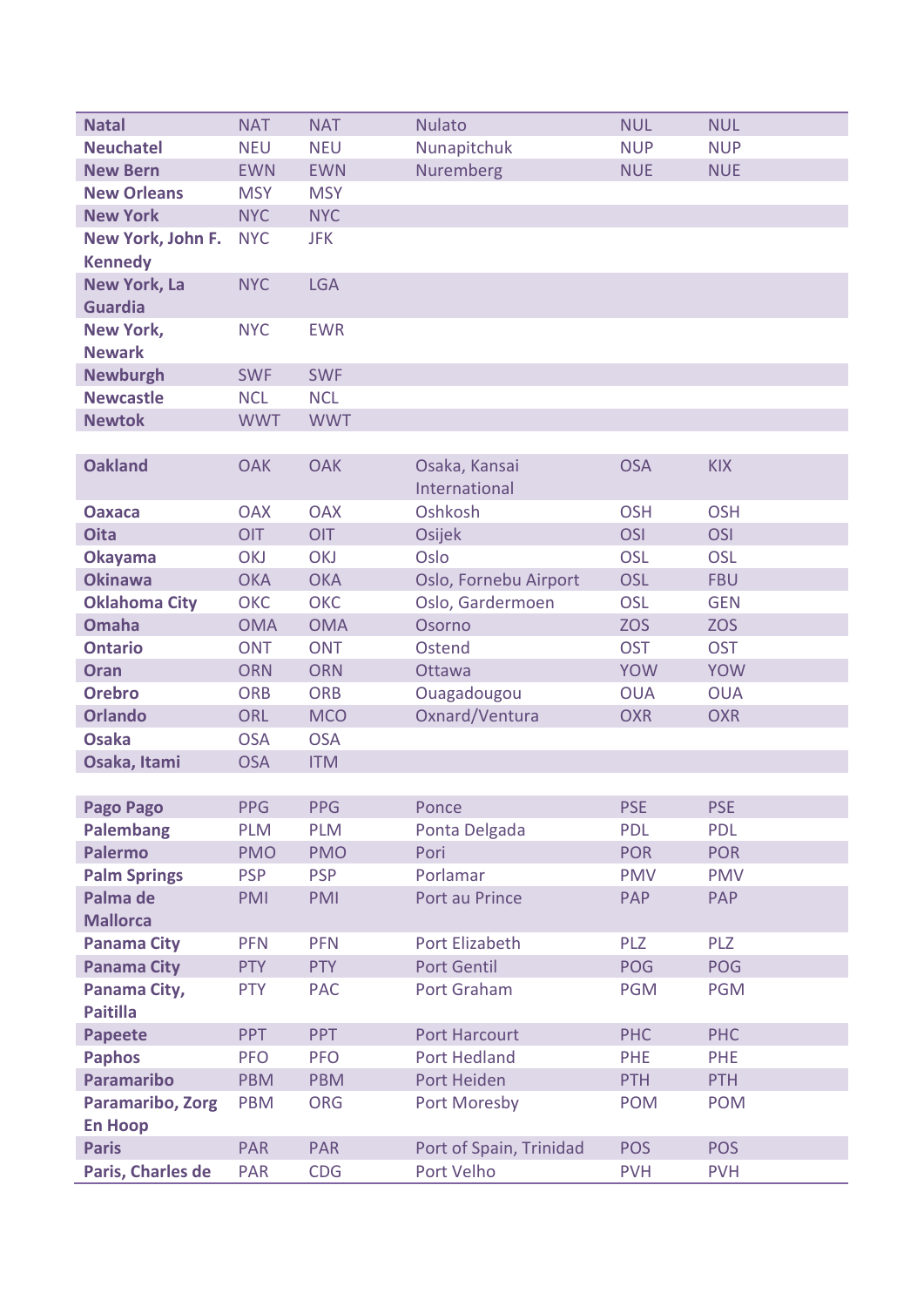| <b>PAR</b>               | <b>LBG</b>                                                                                                                 | Port Vila                                                                                                           | VLI                                                                                                               | <b>VLI</b>                                                                       |
|--------------------------|----------------------------------------------------------------------------------------------------------------------------|---------------------------------------------------------------------------------------------------------------------|-------------------------------------------------------------------------------------------------------------------|----------------------------------------------------------------------------------|
| <b>PAR</b>               | <b>ORY</b>                                                                                                                 | Portland                                                                                                            | <b>PDX</b>                                                                                                        | <b>PDX</b>                                                                       |
| <b>PSC</b>               | <b>PSC</b>                                                                                                                 | Portland                                                                                                            | <b>PWM</b>                                                                                                        | <b>PWM</b>                                                                       |
| <b>PUF</b>               | <b>PUF</b>                                                                                                                 | Porto                                                                                                               | <b>OPO</b>                                                                                                        | <b>OPO</b>                                                                       |
| <b>PEN</b>               | <b>PEN</b>                                                                                                                 | Porto Alegre                                                                                                        | <b>POA</b>                                                                                                        | <b>POA</b>                                                                       |
| <b>PNS</b>               | <b>PNS</b>                                                                                                                 | Prague                                                                                                              | <b>PRG</b>                                                                                                        | <b>PRG</b>                                                                       |
| <b>PIA</b>               | <b>PIA</b>                                                                                                                 | Presque Isle                                                                                                        | <b>PQI</b>                                                                                                        | <b>PQI</b>                                                                       |
| PEI                      | PEI                                                                                                                        | <b>Prince George</b>                                                                                                | <b>YXS</b>                                                                                                        | <b>YXS</b>                                                                       |
| <b>PGF</b>               | <b>PGF</b>                                                                                                                 | <b>Prince Rupert</b>                                                                                                | <b>YPR</b>                                                                                                        | <b>YPR</b>                                                                       |
| <b>KPV</b>               | <b>KPV</b>                                                                                                                 | Providence                                                                                                          | <b>PVD</b>                                                                                                        | <b>PVD</b>                                                                       |
| <b>PER</b>               | <b>PER</b>                                                                                                                 | Providenciales                                                                                                      | <b>PLS</b>                                                                                                        | <b>PLS</b>                                                                       |
| <b>PSR</b>               | <b>PSR</b>                                                                                                                 | Prudhoe Bay /<br><b>Deadhorse</b>                                                                                   | <b>SCC</b>                                                                                                        | <b>SCC</b>                                                                       |
| <b>PEW</b>               | <b>PEW</b>                                                                                                                 | <b>Pucallpa</b>                                                                                                     | <b>PCL</b>                                                                                                        | <b>PCL</b>                                                                       |
| <b>PSG</b>               | <b>PSG</b>                                                                                                                 | Puebla                                                                                                              | <b>PBC</b>                                                                                                        | PBC                                                                              |
| PHL                      | PHL                                                                                                                        | Puerto Ayachucho                                                                                                    | <b>PYH</b>                                                                                                        | <b>PYH</b>                                                                       |
| PHL                      | <b>PNE</b>                                                                                                                 | <b>Puerto Cabello</b>                                                                                               | PBL                                                                                                               | PBL                                                                              |
| <b>PNH</b>               | <b>PNH</b>                                                                                                                 | Puerto Escondido                                                                                                    | <b>PXM</b>                                                                                                        | <b>PXM</b>                                                                       |
| <b>PHX</b>               | <b>PHX</b>                                                                                                                 | <b>Puerto Maldonado</b>                                                                                             | <b>PEM</b>                                                                                                        | <b>PEM</b>                                                                       |
| <b>PHX</b>               | <b>SCF</b>                                                                                                                 | <b>Puerto Montt</b>                                                                                                 | <b>PMC</b>                                                                                                        | <b>PMC</b>                                                                       |
|                          |                                                                                                                            |                                                                                                                     |                                                                                                                   | <b>PZO</b>                                                                       |
|                          |                                                                                                                            |                                                                                                                     |                                                                                                                   | <b>POP</b>                                                                       |
|                          |                                                                                                                            |                                                                                                                     |                                                                                                                   | <b>PVR</b>                                                                       |
|                          |                                                                                                                            |                                                                                                                     |                                                                                                                   | <b>PUQ</b>                                                                       |
|                          |                                                                                                                            |                                                                                                                     |                                                                                                                   | <b>PUS</b>                                                                       |
|                          |                                                                                                                            |                                                                                                                     |                                                                                                                   | <b>FNJ</b>                                                                       |
|                          |                                                                                                                            |                                                                                                                     |                                                                                                                   |                                                                                  |
|                          |                                                                                                                            |                                                                                                                     |                                                                                                                   |                                                                                  |
|                          |                                                                                                                            |                                                                                                                     |                                                                                                                   |                                                                                  |
|                          |                                                                                                                            |                                                                                                                     |                                                                                                                   |                                                                                  |
|                          |                                                                                                                            |                                                                                                                     |                                                                                                                   |                                                                                  |
|                          |                                                                                                                            |                                                                                                                     |                                                                                                                   |                                                                                  |
|                          |                                                                                                                            |                                                                                                                     |                                                                                                                   |                                                                                  |
|                          |                                                                                                                            |                                                                                                                     |                                                                                                                   |                                                                                  |
| <b>TAO</b>               | <b>TAO</b>                                                                                                                 | Quinhagak                                                                                                           | <b>KWN</b>                                                                                                        | <b>KWN</b>                                                                       |
| <b>YQB</b>               | <b>YQB</b>                                                                                                                 | Quito                                                                                                               | <b>UIO</b>                                                                                                        | <b>UIO</b>                                                                       |
| <b>UET</b>               | <b>UET</b>                                                                                                                 |                                                                                                                     |                                                                                                                   |                                                                                  |
|                          |                                                                                                                            |                                                                                                                     |                                                                                                                   |                                                                                  |
| <b>RBA</b><br><b>RAB</b> | <b>RBA</b><br><b>RAB</b>                                                                                                   | Roanoke<br>Roatan                                                                                                   | <b>ROA</b><br><b>RTB</b>                                                                                          | <b>ROA</b><br><b>RTB</b>                                                         |
| <b>RDU</b>               | <b>RDU</b>                                                                                                                 | Rochester                                                                                                           | <b>ROC</b>                                                                                                        | <b>ROC</b>                                                                       |
|                          | <b>RGN</b>                                                                                                                 | Rochester                                                                                                           | <b>RST</b>                                                                                                        |                                                                                  |
| <b>RGN</b><br><b>RAP</b> | <b>RAP</b>                                                                                                                 | Rockford                                                                                                            | <b>RFD</b>                                                                                                        | <b>RST</b><br><b>RFD</b>                                                         |
| <b>RAR</b>               | <b>RAR</b>                                                                                                                 | <b>Rocky Mount/Wilson</b>                                                                                           | <b>RWI</b>                                                                                                        | <b>RWI</b>                                                                       |
|                          | <b>HKT</b><br><b>PIR</b><br><b>PSA</b><br><b>PIT</b><br>PIU<br>PTU<br><b>PYM</b><br>PIH<br>PNI<br><b>PTP</b><br><b>PNR</b> | <b>HKT</b><br><b>PIR</b><br><b>PSA</b><br>PIT<br>PIU<br>PTU<br><b>PYM</b><br>PIH<br>PNI<br><b>PTP</b><br><b>PNR</b> | <b>Puerto Ordaz</b><br><b>Puerto Plata</b><br><b>Puerto Vallarta</b><br><b>Punta Arenas</b><br>Pusan<br>Pyongyang | <b>PZO</b><br><b>POP</b><br><b>PVR</b><br><b>PUQ</b><br><b>PUS</b><br><b>FNJ</b> |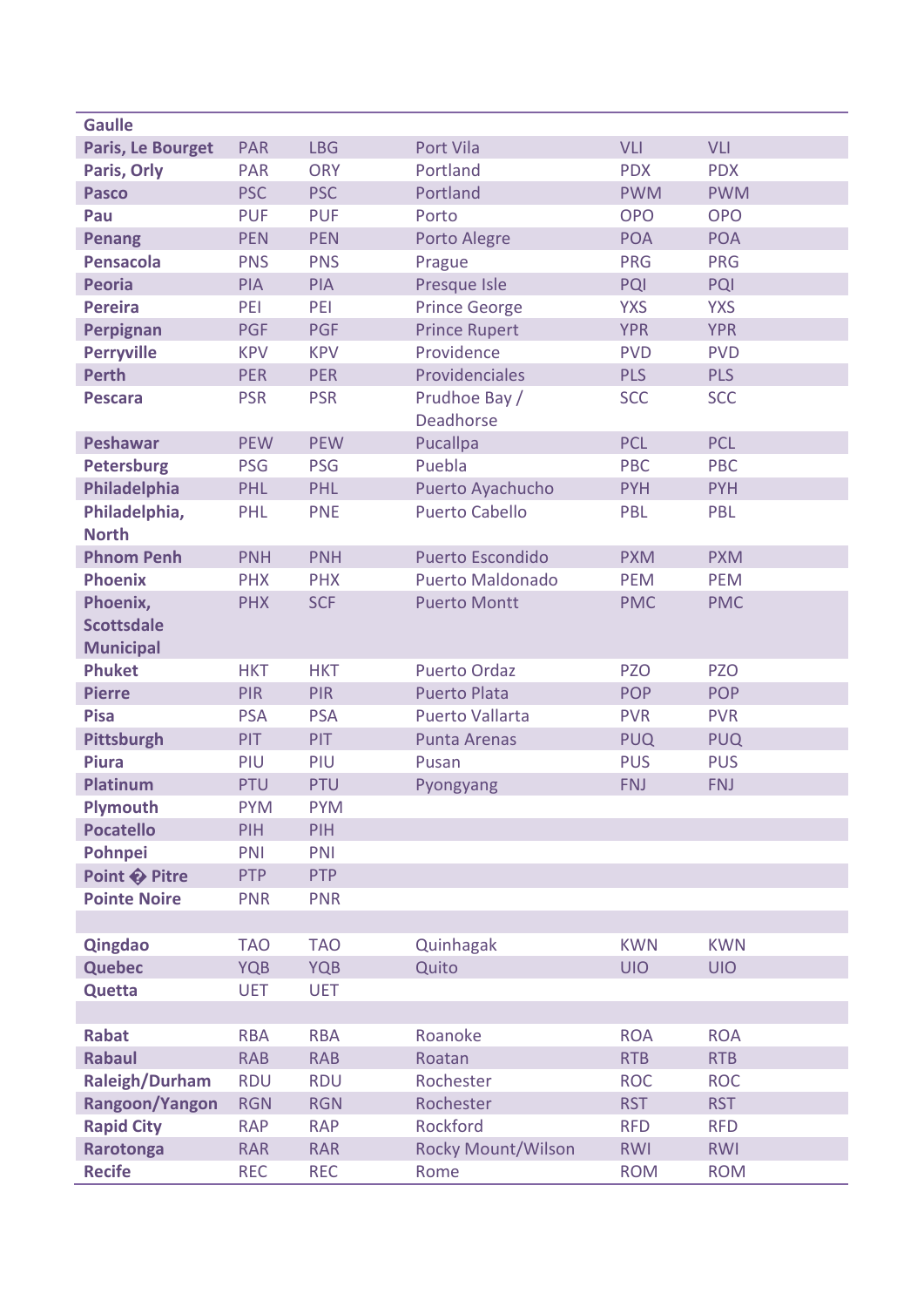| <b>Red Devil</b>                            | <b>RDV</b> | <b>RDV</b> | Rome, Clampino                 | <b>ROM</b> | <b>CIA</b> |
|---------------------------------------------|------------|------------|--------------------------------|------------|------------|
| <b>Redding</b>                              | <b>RDD</b> | <b>RDD</b> | Rome, Fiumicino                | <b>ROM</b> | <b>FCO</b> |
| <b>Regina</b>                               | <b>YQR</b> | <b>YQR</b> | Roosevelt                      | <b>ROL</b> | <b>ROL</b> |
| <b>Reno</b>                                 | <b>RNO</b> | <b>RNO</b> | Roswell                        | <b>ROW</b> | <b>ROW</b> |
| <b>Resolute</b>                             | <b>YRB</b> | <b>YRB</b> | Rota                           | <b>ROP</b> | <b>ROP</b> |
| <b>Reykjavik</b>                            | <b>REK</b> | <b>REK</b> | Rotterdam                      | <b>RTM</b> | <b>RTM</b> |
| <b>Richmond</b>                             | <b>RIC</b> | <b>RIC</b> | Rouen                          | <b>URO</b> | <b>URO</b> |
| <b>Riga</b>                                 | <b>RIX</b> | <b>RIX</b> | Ruby                           | <b>RBY</b> | <b>RBY</b> |
| <b>Riga, Skulte</b>                         | <b>RIX</b> | <b>RSC</b> | <b>Russian Mission</b>         | <b>RSH</b> | <b>RSH</b> |
| <b>Rimini</b>                               | <b>RMI</b> | <b>RMI</b> |                                |            |            |
| <b>Rio de Janeiro</b>                       | <b>RIO</b> | <b>RIO</b> |                                |            |            |
| Rio de Janeiro,                             | <b>RIO</b> | GIG        |                                |            |            |
| <b>Internacional</b>                        |            |            |                                |            |            |
| Rio de Janeiro,                             | <b>RIO</b> | <b>SDU</b> |                                |            |            |
| <b>Santos Dumont</b>                        |            |            |                                |            |            |
| <b>Rio Gallegos</b>                         | <b>RGL</b> | <b>RGL</b> |                                |            |            |
| Rioja                                       | <b>RIJ</b> | <b>RIJ</b> |                                |            |            |
| <b>Riyadh</b>                               | <b>RUH</b> | <b>RUH</b> |                                |            |            |
|                                             |            |            |                                |            |            |
| <b>Saarbruecken</b>                         | <b>SCN</b> | <b>SCN</b> | Shannon                        | <b>SNN</b> | SNN        |
| <b>Sacramento</b>                           | <b>SAC</b> | <b>SMF</b> | Shantou/Swatow                 | <b>SWA</b> | <b>SWA</b> |
| <b>Saipan</b>                               | <b>SPN</b> | <b>SPN</b> | Sharjah                        | <b>SHJ</b> | <b>SHJ</b> |
| Sal                                         | <b>SID</b> | <b>SID</b> | Shemya Islands                 | <b>SYA</b> | <b>SYA</b> |
| <b>Salt Lake City</b>                       | <b>SLC</b> | <b>SLC</b> | Shenyang                       | <b>SHE</b> | <b>SHE</b> |
| <b>Saltillo</b>                             | <b>SLW</b> | <b>SLW</b> | Shenzhen                       | <b>SZX</b> | <b>SZX</b> |
| <b>Salvador</b>                             | <b>SSA</b> | <b>SSA</b> | Shetland Islands,              | <b>SDZ</b> | <b>LWK</b> |
|                                             |            |            | Lerwick / Tingwall             |            | <b>SCS</b> |
| <b>Salzburg</b><br><b>San Andres Island</b> | <b>SZG</b> | <b>SZG</b> | Shetland Islands, Scatsta      | <b>SDZ</b> |            |
|                                             | <b>ADZ</b> | <b>ADZ</b> | Shetland Islands,<br>Sumuburgh | <b>SDZ</b> | <b>LSI</b> |
| <b>San Angelo</b>                           | <b>SJT</b> | <b>SJT</b> | Shijiazhuang                   | <b>SJW</b> | <b>SJW</b> |
| <b>San Antonio</b>                          | <b>SAT</b> | <b>SAT</b> | <b>Shiraz</b>                  | <b>SYZ</b> | <b>SYZ</b> |
| <b>San Antonio</b>                          | <b>SVZ</b> | <b>SVZ</b> | Shreveport                     | <b>SHV</b> | <b>SHV</b> |
| <b>San Diego</b>                            | SAN        | <b>SAN</b> | Sibu                           | <b>SBW</b> | <b>SBW</b> |
| <b>San Francisco</b>                        | <b>SFO</b> | <b>SFO</b> | Simferopol                     | <b>SIP</b> | <b>SIP</b> |
| San Francisco,                              | <b>SFO</b> | <b>EMB</b> | Singapore                      | <b>SIN</b> | <b>SIN</b> |
| <b>Embarkadero</b>                          |            |            |                                |            |            |
| <b>San Jose</b>                             | <b>SJC</b> | <b>SJC</b> | Singapore, Paya Lebar          | <b>SIN</b> | <b>QPG</b> |
| <b>San Jose</b>                             | <b>SJO</b> | <b>SJO</b> | Singapore, Seletar             | <b>SIN</b> | <b>XSP</b> |
| San Jose, Los<br><b>Cabos</b>               | <b>SJD</b> | <b>SJD</b> | <b>Sioux Falls</b>             | <b>FSD</b> | <b>FSD</b> |
| <b>San Juan</b>                             | <b>SJU</b> | <b>SJU</b> | <b>Sitka</b>                   | <b>SIT</b> | <b>SIT</b> |
| San Juan, Isla                              | <b>SJU</b> | <b>SIG</b> | Sleetmute                      | <b>SLQ</b> | <b>SLQ</b> |
| <b>Grande</b>                               |            |            |                                |            |            |
| <b>San Luis Potosi</b>                      | <b>SLP</b> | <b>SLP</b> | Sofia                          | <b>SOF</b> | <b>SOF</b> |
| <b>San Pedro Sula</b>                       | <b>SAP</b> | <b>SAP</b> | Sokoto                         | <b>SKO</b> | <b>SKO</b> |
| <b>San Salvador</b>                         | <b>SAL</b> | <b>SAL</b> | Soldotna                       | <b>SXQ</b> | <b>SXW</b> |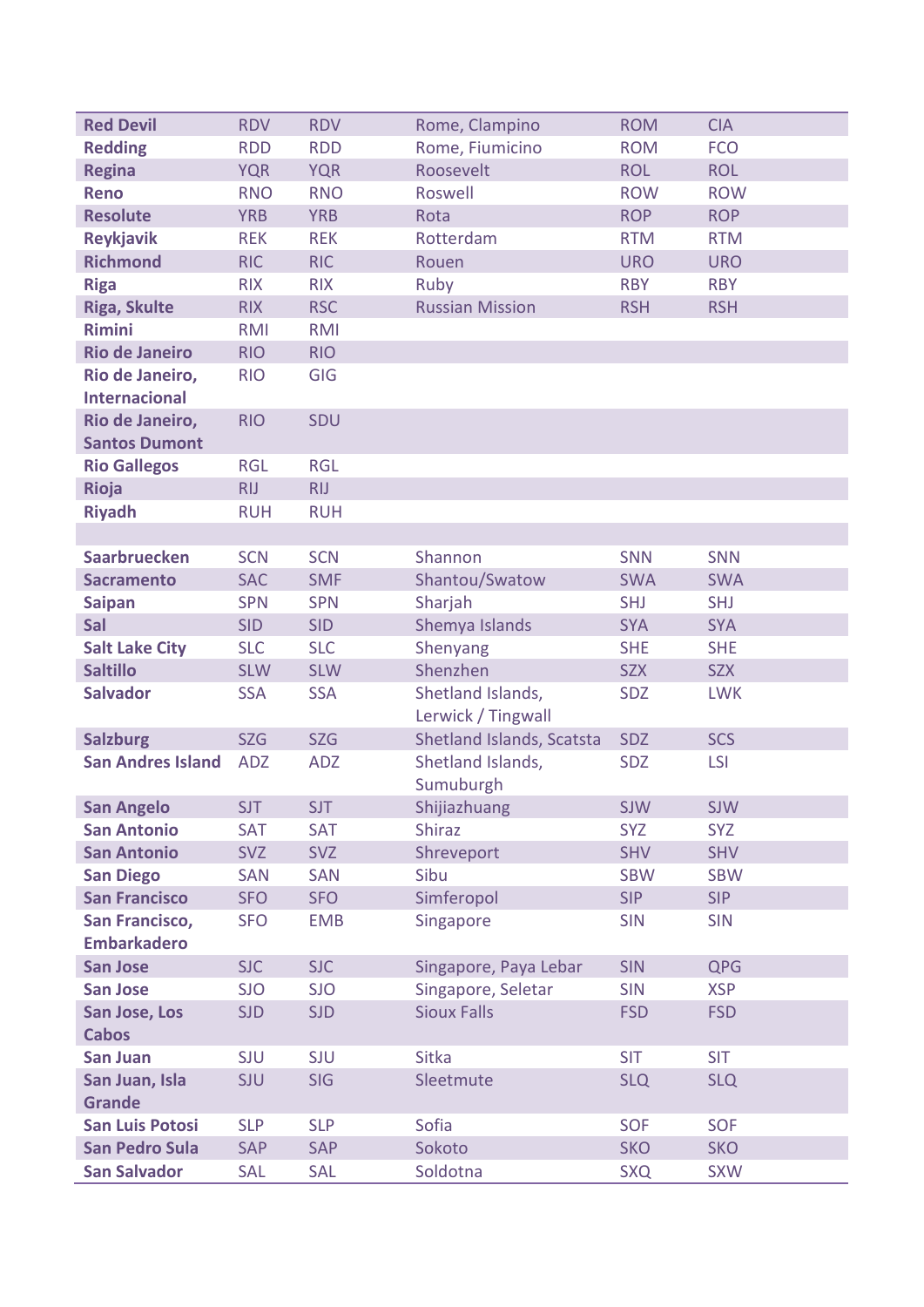| <b>San Tome</b>                          | <b>SOM</b> | SOM        | Sonderborg               | <b>SGD</b> | <b>SGD</b> |
|------------------------------------------|------------|------------|--------------------------|------------|------------|
| <b>Sanaa</b>                             | <b>SAH</b> | <b>SAH</b> | Sondre Stromfjord        | <b>SFJ</b> | <b>SFJ</b> |
| <b>Sand Point</b>                        | <b>SDP</b> | <b>SDP</b> | South Bend               | <b>SBN</b> | <b>SBN</b> |
| <b>Sandakan</b>                          | <b>SDK</b> | <b>SDK</b> | Springfield              | <b>SGF</b> | <b>SGF</b> |
| <b>Santa Barbara</b>                     | <b>SBA</b> | <b>SBA</b> | Springfield              | <b>SPI</b> | <b>SPI</b> |
| <b>Santa Cruz</b>                        | <b>SRZ</b> | <b>SRZ</b> | St. Denis de La Reunion  | <b>RUN</b> | <b>RUN</b> |
| <b>Santa Cruz</b>                        | <b>SRZ</b> | <b>VVI</b> | St. George               | SGU        | SGU        |
| <b>Santa Maria</b>                       | <b>SMX</b> | <b>SMX</b> | St. George Island        | <b>STG</b> | <b>STG</b> |
| <b>Santiago</b>                          | <b>SCL</b> | <b>SCL</b> | St. Johns                | <b>YYT</b> | <b>YYT</b> |
| Santiago de                              | <b>SCQ</b> | <b>SCQ</b> | St. Kitts                | <b>SKB</b> | <b>SKB</b> |
| <b>Compostela</b>                        |            |            |                          |            |            |
| <b>Santo Domingo</b>                     | SDQ        | <b>SDQ</b> | St. Louis                | <b>STL</b> | <b>STL</b> |
| <b>Santo Domingo</b>                     | <b>STD</b> | <b>STD</b> | St. Lucia                | <b>SLU</b> | <b>SLU</b> |
| <b>Sanya</b>                             | <b>SYX</b> | <b>SYX</b> | St. Lucia, Hewanorra     | <b>SLU</b> | <b>UVF</b> |
| <b>Sao Luiz</b>                          | <b>SLZ</b> | <b>SLZ</b> | St. Maarten              | <b>SXM</b> | <b>SXM</b> |
| <b>Sao Paulo</b>                         | <b>SAO</b> | <b>SAO</b> | St. Mary.s               | <b>KSM</b> | <b>KSM</b> |
| Sao Paulo,                               | <b>SAO</b> | <b>CGH</b> | St. Petersburg           | LED        | LED        |
| <b>Congonhas</b>                         |            |            |                          |            |            |
| Sao Paulo,                               | <b>SAO</b> | <b>GRU</b> | St. Thomas               | <b>STT</b> | <b>STT</b> |
| <b>Guarulhos</b>                         |            |            |                          |            |            |
| Sao Paulo,                               | <b>SAO</b> | <b>VCP</b> | St. Vincent              | <b>SVD</b> | <b>SVD</b> |
| <b>Viracopos</b>                         |            |            |                          |            |            |
| <b>Sao Tome Island</b>                   | <b>TMS</b> | <b>TMS</b> | <b>Sta Cruz Huat</b>     | <b>HUX</b> | <b>HUX</b> |
| <b>Sapporo</b>                           | <b>SPK</b> | <b>SPK</b> | Stavanger                | <b>SVG</b> | <b>SVG</b> |
| Sapporo, Chitose                         | <b>SPK</b> | <b>CTS</b> | <b>Steamboat Spring</b>  | <b>SBS</b> | <b>SBS</b> |
| Sapporo,                                 | <b>SPK</b> | <b>OKD</b> | <b>Stevens Village</b>   | <b>SVS</b> | <b>SVS</b> |
| <b>Okadama</b>                           |            |            |                          |            |            |
| Sarasota/                                | <b>SRQ</b> | <b>SRQ</b> | Stockholm                | <b>STO</b> | <b>STO</b> |
| <b>Bradenton</b>                         |            |            |                          |            |            |
| <b>Sault Ste. Marie</b>                  | YAM        | YAM        | Stockholm, Arlanda       | <b>STO</b> | <b>ARN</b> |
| <b>Savannah</b>                          | SAV        | <b>SAV</b> | Stockholm, Bromma        | <b>STO</b> | <b>BMA</b> |
| <b>Scammon Bay</b>                       | <b>SCM</b> | <b>SCM</b> | Stockton                 | <b>SCK</b> | <b>SCK</b> |
| <b>Scranton, Wilkes-</b><br><b>Barre</b> | <b>AVP</b> | <b>AVP</b> | <b>Stony River</b>       | <b>SRV</b> | <b>SRV</b> |
| <b>Seattle</b>                           | <b>SEA</b> | <b>SEA</b> | Strasbourg               | <b>SXB</b> | <b>SXB</b> |
| <b>Sedona</b>                            | <b>SDX</b> | <b>SDX</b> | <b>Stuttgart</b>         | <b>STR</b> | <b>STR</b> |
| <b>Seldovia</b>                          | SOV        | SOV        | Sudbury                  | <b>YSB</b> | <b>YSB</b> |
| <b>Sendai</b>                            | SDJ        | SDJ        | Sukhumi                  | <b>SUI</b> | <b>SUI</b> |
| <b>Seoul</b>                             | <b>SEL</b> | <b>SEL</b> | Sundsvall                | <b>SDL</b> | <b>SDL</b> |
| <b>Sepulot</b>                           | <b>SPE</b> | <b>SPE</b> | Surabaya                 | <b>SUB</b> | <b>SUB</b> |
| <b>Seville</b>                           | <b>SVQ</b> | <b>SVQ</b> | Suva                     | <b>SUV</b> | <b>SUV</b> |
| <b>Seward</b>                            | <b>SWD</b> | <b>SWD</b> | Sverdlovsk, Ekaterinburg | <b>SVX</b> | <b>SVX</b> |
| <b>Shageluk</b>                          | <b>SHX</b> | <b>SHX</b> | Sydney                   | <b>SYD</b> | <b>SYD</b> |
| <b>Shanghai</b>                          | <b>SHA</b> | <b>SHA</b> | Syracuse                 | <b>SYR</b> | <b>SYR</b> |
|                                          |            |            |                          |            |            |
| <b>Tabriz</b>                            | <b>TBZ</b> | <b>TBZ</b> | Tobago                   | <b>TAB</b> | <b>TAB</b> |
| <b>Tabuk</b>                             | <b>TUU</b> | <b>TUU</b> | <b>Toksook Bay</b>       | <b>OOK</b> | <b>OOK</b> |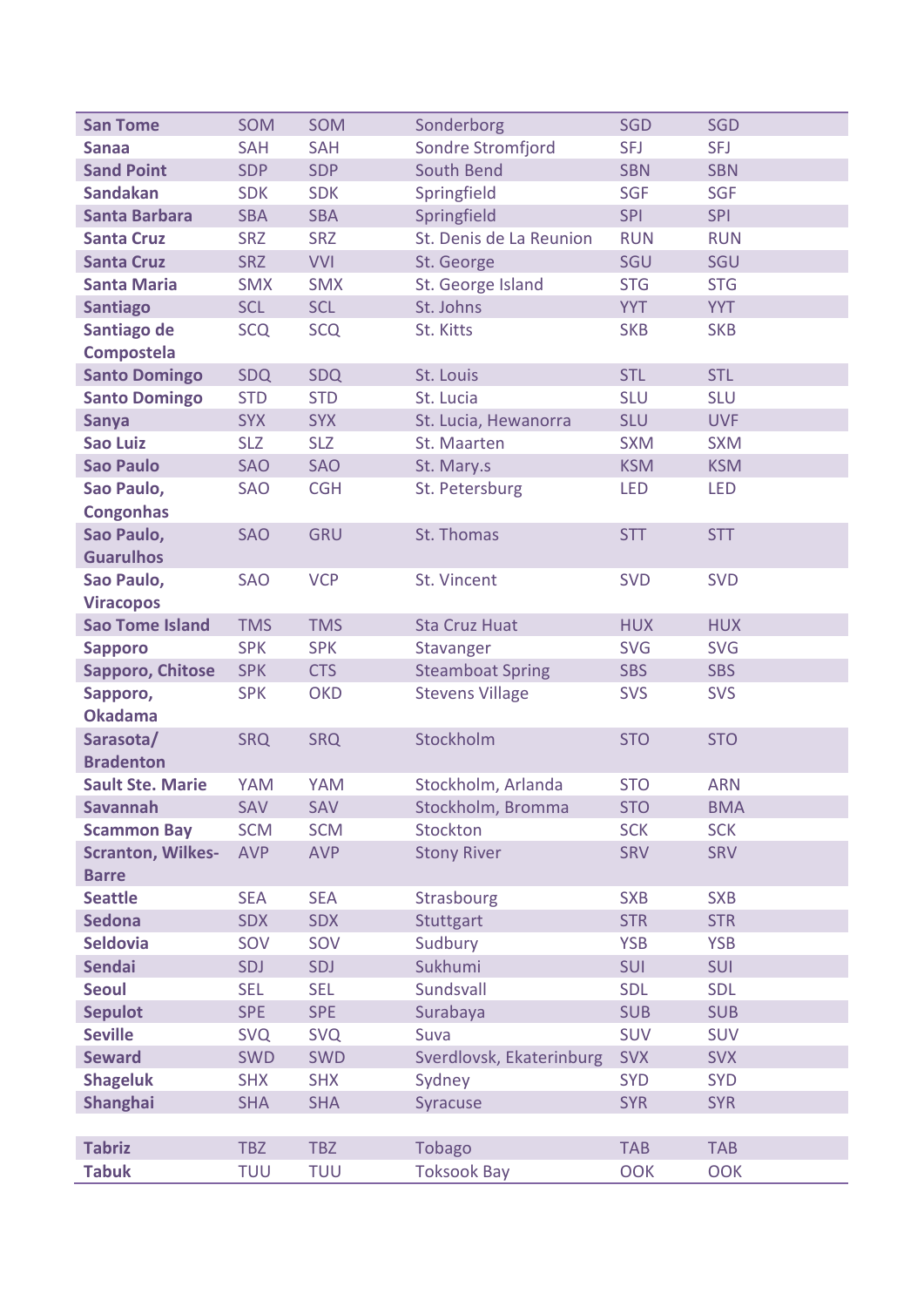| <b>Tacna</b>              | <b>TCQ</b> | <b>TCQ</b> | Tokushima               | <b>TKS</b> | <b>TKS</b> |
|---------------------------|------------|------------|-------------------------|------------|------------|
| <b>Taegu, Korea</b>       | <b>TAE</b> | <b>TAE</b> | Tokyo                   | <b>TYO</b> | <b>TYO</b> |
| <b>Taichung</b>           | <b>TXG</b> | <b>TXG</b> | Tokyo, Haneda           | <b>TYO</b> | <b>HND</b> |
| <b>Taif</b>               | <b>TIF</b> | TIF        | Tokyo, Narita Airport   | <b>TYO</b> | <b>NRT</b> |
| <b>Taipei</b>             | <b>TPE</b> | <b>TPE</b> | <b>Toledo</b>           | <b>TOL</b> | <b>TOL</b> |
| <b>Taipei, Shung</b>      | <b>TPE</b> | <b>TSA</b> | Tongatapu               | <b>TBU</b> | <b>TBU</b> |
| <b>Shan</b>               |            |            |                         |            |            |
| <b>Taiyuan</b>            | <b>TYN</b> | <b>TYN</b> | Topeka                  | <b>TOP</b> | <b>TOP</b> |
| <b>Takamatsu</b>          | <b>TAK</b> | <b>TAK</b> | Toronto                 | <b>YTO</b> | <b>YTO</b> |
| <b>Talara</b>             | <b>TYL</b> | <b>TYL</b> | Toronto                 | <b>YYZ</b> | <b>YYZ</b> |
| <b>Tallahassee</b>        | <b>TLH</b> | <b>TLH</b> | <b>Toronto Island</b>   | <b>YTO</b> | <b>YTZ</b> |
| <b>Tallinn</b>            | <b>TLL</b> | <b>TLL</b> | Torreon                 | <b>TRC</b> | <b>TRC</b> |
| <b>Tamanrasset</b>        | <b>TMR</b> | <b>TMR</b> | Tottori                 | <b>TTJ</b> | <b>TTJ</b> |
| <b>Tampa</b>              | <b>TPA</b> | <b>TPA</b> | Toulon/Hyeres           | <b>TLN</b> | <b>TLN</b> |
| <b>Tampere</b>            | <b>TMP</b> | <b>TMP</b> | Toulouse                | <b>TLS</b> | <b>TLS</b> |
| <b>Tanana</b>             | <b>TAL</b> | <b>TAL</b> | Toyama                  | <b>TOY</b> | <b>TOY</b> |
| <b>Tangier</b>            | <b>TNG</b> | <b>TNG</b> | <b>Traverse City</b>    | <b>TVC</b> | <b>TVC</b> |
| <b>Tarapoto</b>           | <b>TPP</b> | <b>TPP</b> | Trenton                 | <b>TTN</b> | <b>TTN</b> |
| <b>Tashkent</b>           | <b>TAS</b> | <b>TAS</b> | Tri-City                | <b>TRI</b> | <b>TRI</b> |
| <b>Tawau</b>              | <b>TWU</b> | <b>TWU</b> | <b>Trieste</b>          | <b>TRS</b> | <b>TRS</b> |
| <b>Teesside</b>           | <b>MME</b> | <b>MME</b> | Tripoli                 | <b>TIP</b> | <b>TIP</b> |
| <b>Tegucigalpa</b>        | <b>TGU</b> | <b>TGU</b> | Trivandrum              | <b>TRV</b> | <b>TRV</b> |
| <b>Tehran</b>             | <b>THR</b> | <b>THR</b> | <b>Trombetas</b>        | <b>TMT</b> | <b>TMT</b> |
| <b>Tel Aviv Yafo, Sde</b> | <b>TLV</b> | <b>SDV</b> | <b>Tromso</b>           | <b>TOS</b> | <b>TOS</b> |
| <b>Dov</b>                |            |            |                         |            |            |
| <b>Tel Aviv Yafo, Tel</b> | <b>TLV</b> | <b>TLV</b> | Trondheim               | <b>TRD</b> | <b>TRD</b> |
| <b>Aviv</b>               |            |            |                         |            |            |
| <b>Temuco</b>             | <b>ZCO</b> | <b>ZCO</b> | Trujillo                | <b>TRU</b> | <b>TRU</b> |
| <b>Tenerife</b>           | <b>TCI</b> | <b>TCI</b> | <b>Truk</b>             | <b>TKK</b> | <b>TKK</b> |
| <b>Tenerife, Norte</b>    | <b>TCI</b> | <b>TFN</b> | <b>Tucson</b>           | <b>TUS</b> | <b>TUS</b> |
| <b>Los Rodeos</b>         |            |            |                         |            |            |
| <b>Tenerife, Sur</b>      | <b>TCI</b> | <b>TFS</b> | <b>Tulsa</b>            | <b>TUL</b> | <b>TUL</b> |
| <b>Reine Sofia</b>        |            |            |                         |            |            |
| <b>Terceira</b>           | <b>TER</b> | <b>TER</b> | <b>Tuluksak</b>         | <b>TLT</b> | <b>TLT</b> |
| <b>Terrace</b>            | <b>YXT</b> | <b>YXT</b> | <b>Tumbes</b>           | <b>TBP</b> | <b>TBP</b> |
| <b>Texarkana</b>          | <b>TXK</b> | <b>TXK</b> | <b>Tunis</b>            | <b>TUN</b> | <b>TUN</b> |
| <b>Thessaloniki</b>       | <b>SKG</b> | <b>SKG</b> | <b>Tuntutulia</b>       | <b>WTL</b> | <b>WTL</b> |
| <b>Thunder Bay</b>        | <b>YQT</b> | <b>YQT</b> | Tununak                 | <b>TNK</b> | <b>TNK</b> |
| <b>Tianjin</b>            | <b>TSN</b> | <b>TSN</b> | Turin                   | <b>TRN</b> | <b>TRN</b> |
| <b>Tijuana</b>            | <b>TIJ</b> | <b>TIJ</b> | <b>Turku</b>            | <b>TKU</b> | <b>TKU</b> |
| <b>Timisoara</b>          | <b>TSR</b> | <b>TSR</b> | Tuscaloosa              | <b>TCL</b> | <b>TCL</b> |
| <b>Tingo Maria</b>        | <b>TGI</b> | <b>TGI</b> | <b>Tuxtla Gutierrez</b> | <b>TGZ</b> | <b>TGZ</b> |
|                           |            |            | <b>Twin Falls</b>       | <b>TWF</b> | <b>TWF</b> |
|                           |            |            | <b>Tyler</b>            | <b>TYR</b> | <b>TYR</b> |
|                           |            |            |                         |            |            |
| <b>Ube</b>                | <b>UBJ</b> | <b>UBJ</b> | Umea                    | <b>UME</b> | <b>UME</b> |
| <b>Ukiah</b>              | <b>UKI</b> | <b>UKI</b> | Unalakleet              | <b>UNK</b> | <b>UNK</b> |